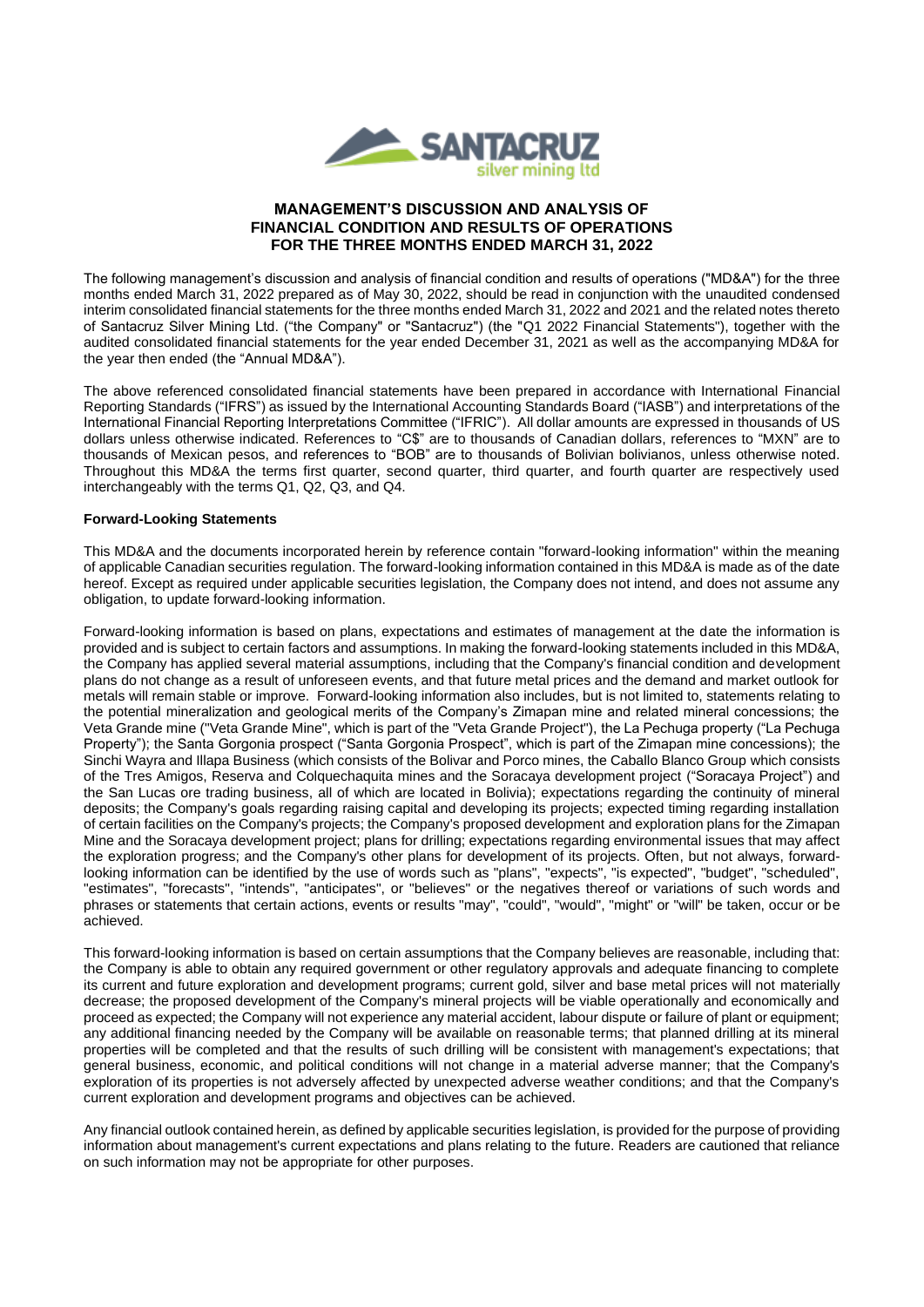Forward-looking information involves known and unknown risks, uncertainties and other factors, which may cause the actual results, performance or achievements of the Company to be materially different from any future results, performance or achievements expressed or implied by the forward-looking information. Such factors include, among others, the risk that actual results of exploration activities will be different than anticipated, that cost of labour, equipment or materials increase more than expected, that market conditions and global economic conditions, including increased volatility, will result in negative capital raising conditions arising from the continued COVID-19 pandemic and risks relating to the extent and duration of such pandemic and its impact on global markets*,* that mineral resources are not as estimated, that actual costs of reclamation activities are greater than expected; that changes in project parameters as plans continue to be refined result in increased costs, that lower rates of production are achieved than are expected, that unexpected variations in mineral grade or recovery rates occur, that plant, equipment or processes fail to operate as anticipated, that accidents or labour disputes occur, that unanticipated delays occur in obtaining governmental approvals or financing or in the completion of development or construction activities, as well as those factors discussed in the section entitled "Risks and Uncertainties" in this MD&A*.* Although the Company has attempted to identify important factors that could cause actual actions, events or results to differ materially from those described in forward-looking information, there may be other factors that cause actions, events or results not to be as anticipated, estimated or intended. There can be no assurance that forward-looking information will prove to be accurate, as actual results and future events could differ materially from those anticipated in such statements. Readers are cautioned not to place undue reliance on forward-looking information due to the inherent uncertainty thereof.

## **General**

Santacruz was incorporated pursuant to the Business Corporations Act of British Columbia on January 24, 2011. The Company's registered office is located at 10<sup>th</sup> Floor, 595 Howe Street, Vancouver, British Columbia, Canada V6C 2T5. The Company is listed for trading on the TSX Venture Exchange (''TSXV'') under the symbol ''SCZ''.

The Company is engaged in the operation, acquisition, exploration and development of mineral properties in Latin America, with a primary focus on silver and zinc, but also including lead and copper. As at March 31, 2022, the Company had six producing projects, the Zimapan Mine, the Bolivar, Porco, Tres Amigos, Reserva and Colquechaquita Mines, held two exploration properties in its mineral property portfolio, the La Pechuga Property and the Santa Gorgonia Prospect, and one development project, the Soracaya Project.

In April 2022, Trafigura exercised 5,280,000 warrants for gross proceeds of \$1,665 (C\$2,086).

Production at the Zimapan Mine is not supported by a feasibility study on mineral reserves demonstrating economic and technical viability or any other independent economic study under NI 43-101. Accordingly, there is increased uncertainty and economic and technical risks of failure associated with production operations at the Zimapan Mine. Production and economic variables may vary considerably due to the absence of a complete and detailed site analysis in accordance with NI 43-101.

Production at the Bolivar, Porco, Tres Amigos, Reserva and Colquechaquita Mines are supported by NI 43-101 technical reports.

### **Zimapan Mine Acquisition**

On July 28, 2020, the Company, through its wholly-owned Mexican subsidiary Carrizal Mining, S.A. de C.V. ("Carrizal Mining"), entered into a legally binding term sheet with Minera Cedros, S.A. de C.V. ("Minera Cedros") to acquire the Zimapan Mine for total consideration of \$20,000 (plus applicable Mexican Value Added Tax of \$3,200) (the "Transaction"). The Zimapan Mine at the time was under lease by Carrizal Mining from Minera Cedros.

On April 23, 2021, the Company completed the acquisition of the Zimapan Mine.

Assets acquired pursuant to the Transaction include:

- Zimapan mill facility ("Zimapan Mill"), which is a 75,000 dry metric tonnes (DMT) per month capacity facility with zinc, lead and copper circuits.
- Surface and underground infrastructure including electrical and other necessary infrastructure to carry on day-to-day operations.
- 34 mining concessions covering an area of 5,139 hectares. The mining concessions are located seven kilometers from the municipality of Zimapan.

Liabilities acquired pursuant to the Transaction include environmental obligations and the asset retirement obligation ("ARO"). The ARO represents the Company's future obligation to remediate the Zimapan mine site after the life of mine has expired.

Funding for the Transaction was arranged with Trafigura Mexico, S.A. de C.V. ("Trafigura") with a \$17,616 loan facility ("Trafigura Loan Facility"), which included the recapitalization of \$2,616 of a prior loan arrangement, and with \$5,000 from the Company's treasury.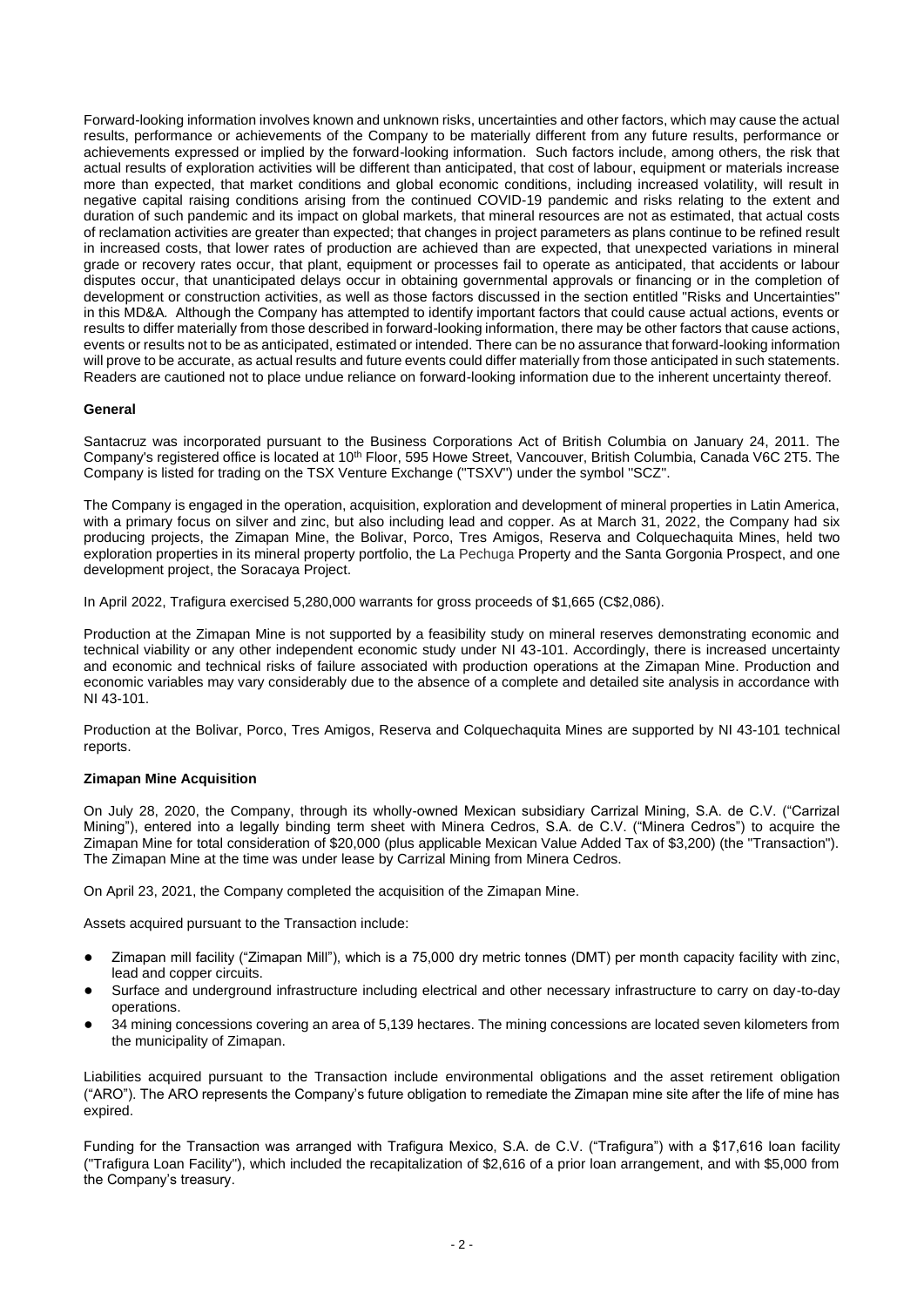Pursuant to the terms of the Transaction, the Company had until September 23, 2021 to pay Minera Cedros the outstanding Mexican Value Added Tax ("VAT") of \$3,200 owed in connection with the Transaction. The full amount of the VAT has been paid.

The Trafigura Loan Facility is for a period of 42 months at an annual interest rate of three-month LIBOR + 6.5% (effective interest rate approximately 6.83% as at March 31, 2022), repayable in monthly instalments of principal plus accrued interest for the respective period. The Trafigura Loan Facility is secured by a first charge over all Zimapan Mine assets and all other material assets owned by the Company and its Mexican subsidiaries. In addition, the Company issued to Trafigura 28,000,000 warrants ("Trafigura Warrants"), each warrant exercisable into a Santacruz common share at C\$0.395 per share, expiring April 14, 2022, with respect to 7,280,000 of the Trafigura Warrants and expiring October 24, 2024, with respect to the remaining 20,720,000 Trafigura Warrants. The Trafigura Loan Facility contains normal course liquidity and financial ratio covenants, among others. During Q1 2022 and subsequent, Trafigura has exercised all 7,280,000 Trafigura Warrants that were expiring April 24, 2022.

Pursuant to the Trafigura Loan Facility, Trafigura will have the right to offset payments owing by Trafigura to Carrizal Mining and/or its affiliates under existing commodity purchase and sale agreements, against payments owing by Carrizal Mining to Trafigura under the Trafigura Loan Facility.

## **Sinchi Wayra and Illapa Business**

On March 18, 2022, the Company acquired the Sinchi Wayra and Illapa Business from Glencore plc ("Glencore"). The Company will pay upfront cash consideration of \$12,011 prior to June 30, 2022 and an additional deferred consideration of \$90,000 in equal installments over four years from closing. Additionally, Glencore retains a 1.5% net smelter returns royalty on all Glencore Assets other than the San Lucas ore trading business and a 14% gross profit royalty on the San Lucas ore trading business. Glencore has the right to acquire 100% of the offtake from the Glencore Assets in accordance with offtake agreements entered into in connection with closing.

The assets acquired pursuant to this transaction includes the Bolivar and Porco mines, the Caballo Blanco Group which consists of the Tres Amigos, Reserva and Colquechaquita mines, the Soracaya development project and the San Lucas ore trading business.

As part of the acquisition, Glencore agreed to provide the San Lucas ore trading business with a working capital facility of up to \$10,000.

In connection with this acquisition, the Company paid \$320 in cash and issued 3,077,317 common shares with a fair value of C\$0.41 per share to Big Buck Capital, S.C. ("BBC") to settle \$1,320 of fees for services provided pursuant to the terms of a consulting services agreement with BBC. In addition, the Company incurred \$947 in legal and consulting costs in order to complete the acquisition.

### **First quarter 2022 Financial and Operating Highlights**

Selected financial and operating information for the three months ended March 31, 2022 and 2021 is presented below. The Company is not including production and unit cost results from the Veta Grande Project in this MD&A as operations at Veta Grande were suspended during Q1 2020 and to date have not recommenced.

| (Expressed in thousands of US Dollars, except where noted)                          | Q1 2022   | Q1 2021 | Variance % |
|-------------------------------------------------------------------------------------|-----------|---------|------------|
| <b>Financial</b>                                                                    |           |         |            |
| Revenue                                                                             | 42,911    | 11,168  | 284%       |
| <b>Gross Profit</b>                                                                 | 19,351    | 2,181   | 787%       |
| Net Income                                                                          | 7,109     | 6,518   | 9%         |
| Net Earnings Per Share - Basic (\$/share)                                           | 0.02      | 0.02    |            |
| Adjusted EBITDA <sup>(3)</sup>                                                      | 14.030    | 1.649   | 751%       |
| <b>Operating</b>                                                                    |           |         |            |
| Material Processed (tonnes milled)                                                  | 227.570   | 176,239 | 29%        |
| Silver Equivalent Produced (ounces) (1)                                             | 1.391.589 | 706.978 | 97%        |
| Silver Equivalent Sold (payable ounces) <sup>(2)</sup>                              | 2,300,312 | 605.970 | 280%       |
| Cash Cost of Production per Tonne (\$/t) (3)                                        | 96.26     | 50.03   | 92%        |
| Cash Cost per Silver Equivalent Ounce Sold (\$/oz) <sup>(3)</sup>                   | 15.05     | 20.54   | (27%)      |
| All-in Sustaining Cash Cost per Silver Equivalent Ounce Sold (\$/oz) <sup>(3)</sup> | 17.95     | 23.76   | (24%)      |
| Average Realized Price per Ounce of Silver Equivalent Sold (\$/oz) (3) (4)          | 24.39     | 25.07   | (3%)       |

Silver Equivalent Produced (ounces) in 2022 have been calculated using prices of \$25.60/oz, \$0.94/lb, \$1.20/lb and \$4.01/lb for silver, lead, zinc and copper respectively applied to the metal production divided by the silver price plus the respective concentrate produced by the Zimapan Mine, Bolivar, Porco, Tres Amigos, Reserva and Colquechaquita Mines multiplied by the respective silver content. Silver Equivalent Produced (ounces) in 2021 have been calculated using prices of \$25.00/oz, \$0.85/lb, \$1.05/lb and \$3.00/lb for silver, lead, zinc and copper respectively applied to the metal production divided by the silver price plus the respective concentrate produced by the Zimapan Mine and the Rosario Project, multiplied by the respective silver content.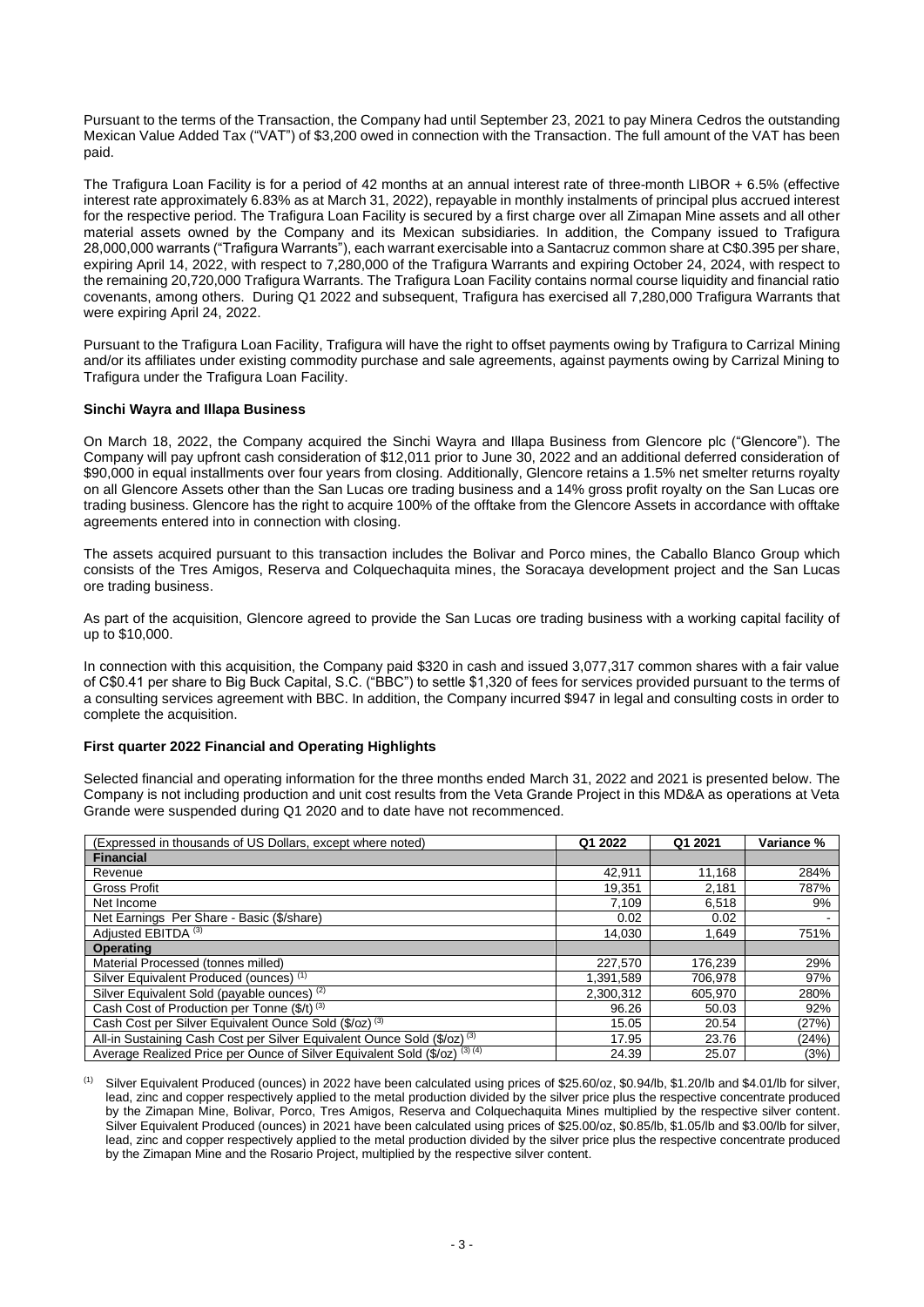- (2) Silver Equivalent Sold (payable ounces) have been calculated using the Average Realized Price per Ounce of Silver Equivalent Sold stated in the table above, applied to the payable metal content of the concentrates sold from the Zimapan Mine, the Bolivar, Porco, Tres Amigos, Reserva and Colquechaquita Mines in 2022 and the Zimapan Mine and Rosario Project in 2021.
- The Company reports non-IFRS measures, which include Cash Cost of Production per Tonne, Cash Cost per Silver Equivalent Ounce Sold, All-in Sustaining Cash Cost per Silver Equivalent Ounce Sold, Average Realized Price per Ounce of Silver Equivalent Sold, Adjusted EBITDA. These measures are widely used in the mining industry as a benchmark for performance, but do not have a standardized meaning and may differ from methods used by other companies with similar descriptions. See ''Non-IFRS Measures'' section below for definitions.
- (4) Average Realized Price per Ounce of Silver Equivalent Sold is prior to all treatment, smelting and refining charges.

#### **Management Business Overview and Outlook**

The Company's focus for 2022 will be:

- To steadily increase production from the Zimapan mine with focus on the Lomo del Toro mineralized zone;
- Complete exploration campaigns at both the Horizontes Zone (Lomo del Tora zone) and Santa Gorgonia Prospect located within the Zimapan Mine mining concessions; and
- Integration and development of the Sinchi Wayra and Illapa Business (Bolivian assets acquired from Glencore).

#### **Review of Consolidated Operating Results**

|                                                                        | Q1 2022   | Q1 2021 | Variance % |
|------------------------------------------------------------------------|-----------|---------|------------|
| Material Processed (tonnes milled) (4)                                 |           |         |            |
| Zimapan Mine (Mexico)                                                  | 191,413   | 156,433 | 22%        |
| Rosario Project (Mexico) (6)                                           |           | 19.806  | $(100\%)$  |
| Sinchi Wayra and Illapa Business (Bolivia) (7)                         | 36,157    |         | 0%         |
| Consolidated                                                           | 227,570   | 176,239 | 29%        |
| Silver Equivalent Produced (ounces) (1) (4)                            |           |         |            |
| Zimapan Mine (Mexico)                                                  | 901,184   | 646,085 | 39%        |
| Rosario Project (Mexico) (6)                                           |           | 60,893  | $(100\%)$  |
| Sinchi Wayra and Illapa Business (Bolivia) (7)                         | 490,405   |         | 0%         |
| Consolidated                                                           | 1,391,589 | 706,978 | 97%        |
| Silver Equivalent Sold (payable ounces) <sup>(2)(4)</sup>              |           |         |            |
| Zimapan Mine (Mexico)                                                  | 872,745   | 553,450 | 58%        |
| Rosario Project (Mexico) (6)                                           |           | 52,520  | $(100\%)$  |
| Sinchi Wayra and Illapa Business (Bolivia) <sup>(7)</sup>              | 1,427,567 |         | $0\%$      |
| Consolidated                                                           | 2,300,312 | 605,970 | 280%       |
| Cash Cost of Production per Tonne (3) (4)                              |           |         |            |
| Zimapan Mine (Mexico)                                                  | 48.19     | 49.04   | (2%)       |
| Rosario Project (Mexico) (6)                                           |           | 57.86   | $(100\%)$  |
| Sinchi Wayra and Illapa Business (Bolivia) (7)                         | 128.19    |         | $0\%$      |
| Consolidated                                                           | 60.90     | 50.03   | 22%        |
| Cash Cost per Silver Equivalent Ounce Sold (3) (4)                     |           |         |            |
| Zimapan Mine (Mexico)                                                  | 17.04     | 19.91   | (14%)      |
| Rosario Project (Mexico) <sup>(6)</sup>                                |           | 27.19   | $(100\%)$  |
| Sinchi Wayra and Illapa Business (Bolivia) (7)                         | 13.83     |         | $0\%$      |
| Consolidated                                                           | 15.05     | 20.54   | (27%)      |
| All-in Sustaining Cash Cost per Silver Equivalent Ounce Sold (3) (4)   |           |         |            |
| Zimapan Mine (Mexico)                                                  | 23.38     | 21.03   | 11%        |
| Rosario Project (Mexico) (6)                                           |           | 52.57   | $(100\%)$  |
| Sinchi Wayra and Illapa Business (Bolivia) (7)                         | 14.63     |         | 0%         |
| Consolidated                                                           | 17.95     | 23.76   | (24%)      |
| Average Realized Price per Ounce of Silver Equivalent Sold (3) (4) (5) |           |         |            |
| Zimapan Mine (Mexico)                                                  | 23.81     | 25.07   | (5%)       |
| Rosario Project (Mexico) (6)                                           |           | 25.00   | $(100\%)$  |
| Sinchi Wayra and Illapa Business (Bolivia) (7)                         | 24.74     |         | 0%         |
| Consolidated                                                           | 24.39     | 25.07   | (3%)       |

 $<sup>(1)</sup>$  Silver Equivalent Produced (ounces) in 2022 have been calculated using prices of \$25.60/oz, \$0.94/lb, \$1.20/lb and \$4.01/lb for silver,</sup> lead, zinc and copper respectively applied to the metal production divided by the silver price plus the respective concentrate produced by the Zimapan Mine, the Bolivar, Porco, Tres Amigos, Reserva and Colquechaquita Mines multiplied by the respective silver content. Silver Equivalent Produced (ounces) in 2021 have been calculated using prices of \$25.00/oz, \$1,925.00/oz, \$0.85/lb, \$1.05/lb and \$3.00/lb for silver, gold, lead, zinc and copper respectively applied to the metal production divided by the silver price plus the respective concentrate produced by the Zimapan Mine and the Rosario Project, multiplied by the respective silver content.

Silver Equivalent Sold (payable ounces) have been calculated using the Average Realized Price per Ounce of Silver Equivalent Sold stated in the table above, applied to the payable metal content of the concentrates sold from the Zimapan Mine the Bolivar, Porco, Tres Amigos, Reserva and Colquechaquita Mines in 2022 and the Zimapan Mine and Rosario Project in 2021.

The Company reports non-IFRS measures, which include Cash Cost of Production per Tonne, Cash Cost per Silver Equivalent Ounce Sold, All-in Sustaining Cash Cost per Silver Equivalent Ounce Sold and Average Realized Price per Ounce of Silver Equivalent Sold. These measures are widely used in the mining industry as a benchmark for performance, but do not have a standardized meaning and may differ from methods used by other companies with similar descriptions. See ''Non-IFRS Measures'' section below for definitions.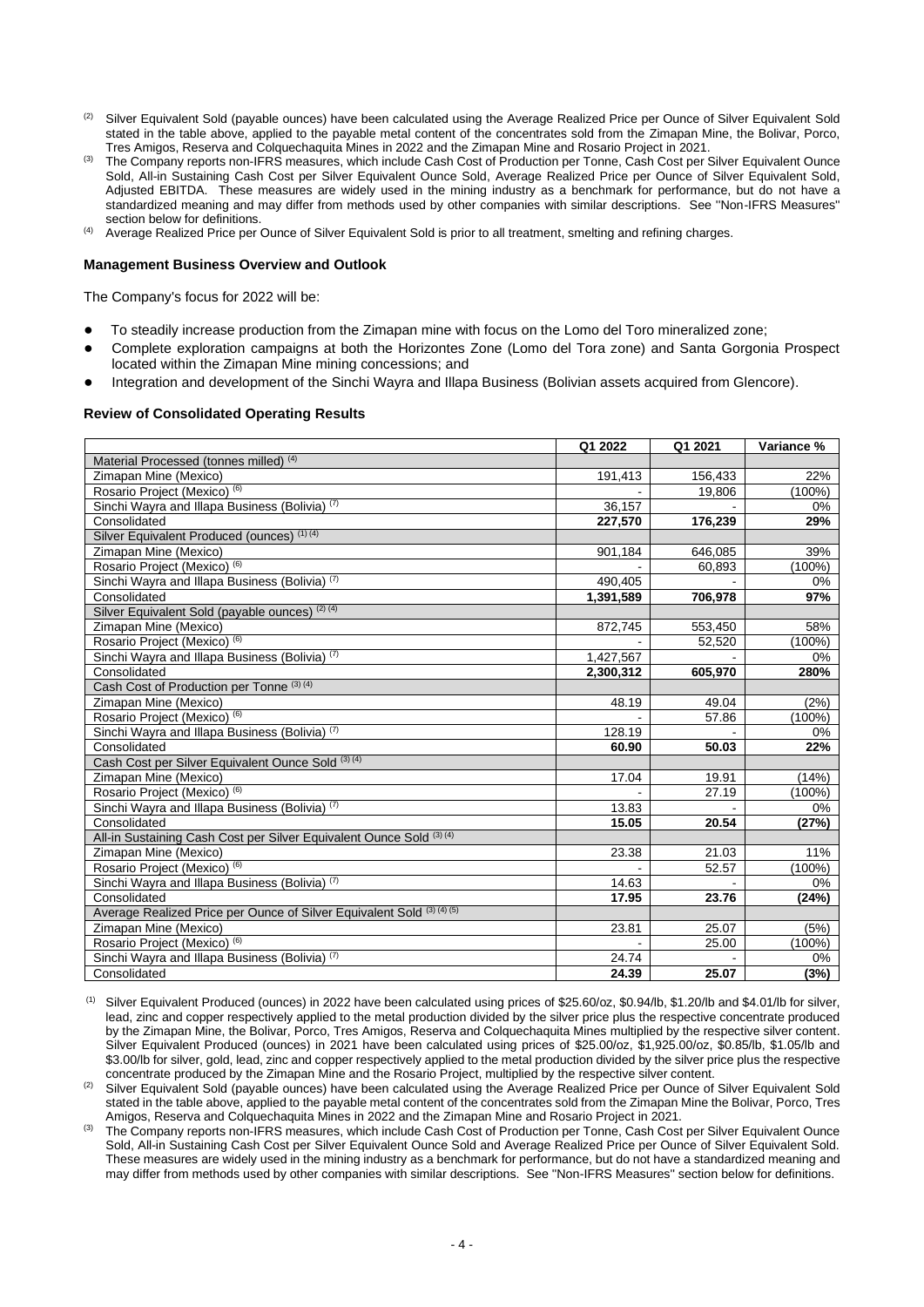- (4) The Company is not including production and unit cost results from the Veta Grande Project in this MD&A as operations at Veta Grande were suspended during Q1 2020 and to date have not recommenced.
- <sup>(5)</sup> Average Realized Price per Ounce of Silver Equivalent Sold is prior to all treatment, smelting and refining charges.<br><sup>(6)</sup> Chargtians at the Peacric Preject ware quanceded with no production from August 2021. The net
- (6) Operations at the Rosario Project were suspended with no production from August 2021. The net assets of the Rosario Project were disposed of in December 2021, hence the variance is of limited value.
- (7) On March 18, 2022, the Company acquired the Bolivar, Porco, Tres Amigos, Reserva and Colquechaquita Mines, hence the variance is of limited value.

## *Operations Overview*

Consolidated silver equivalent production in Q1 2022 increased 97% to 1,391,589 ounces as compared to 706,978 during Q1 2021. This increase is largely due to production from Bolivian operations acquired in May 2022, a 39% increase in production from the Zimapan Mine offset by no production from the Rosario Project following its sale in December 2021.

It must be noted that when the price decks for comparative periods are relatively similar (as is the case for quarterly comparisons within a fiscal year), this analytical metric is a useful tool. However, a comparison of silver equivalent production between periods with substantially different price decks can be misleading. In order to provide a better comparison for this metric, the table below shows the silver equivalent production for Q1 2022 calculated using the 2021 metal price deck.

|                                            | Q1 2022   | Q1 2021 | Variance % |
|--------------------------------------------|-----------|---------|------------|
| Silver Equivalent Produced (ounces)        |           |         |            |
| Zimapan Mine (Mexico)                      | 822.199   | 646.085 | 27%        |
| Rosario Project (Mexico)                   |           | 60.893  | $(100\%)$  |
| Sinchi Wavra and Illapa Business (Bolivia) | 455.965   | -       |            |
| Consolidated                               | 1,278,164 | 706.978 | 81%        |

The increase in silver equivalent production at the Zimapan Mine in Q1 2022 as compared to Q1 2021 is primarily due to a 22% increase in mineralized material processed at the Zimapan milling facility.

# *Cash Cost of Production per Tonne*

Consolidated cash cost of production per tonne of mineralized material processed increased 22% in Q1 2022 to \$60.90/t as compared to \$50.03/t in Q1 2021. This change is due to higher unit costs at Bolivian operations offset by a decrease of 2% in unit costs at the Zimapan Mine and no unit costs for the Rosario Project in Q1 2022 following its sale in December 2021. The Zimapan Mine cash cost of production increased 20% to \$9,338, which was offset in part by a 22% increase in tonnes milled.

### *Cash Cost per Silver Equivalent Ounce Sold*

Consolidated cash cost per silver equivalent ounce sold decreased 27% in Q1 2022 to \$15.05/oz as compared to \$20.54/oz in Q1 2021. This change reflects the lower unit costs at Bolivian operations (\$13.83/oz) compared to the Q1 2021 consolidated unit costs, a 14% decrease in the unit costs at the Zimapan Mine and no unit costs for the Rosario Project in Q1 2022 following its sale in December 2021. Consolidated cash cost increased 178% to \$34,617, reflecting a 35% increase in cash cost of silver equivalent ounces sold at the Zimapan Mine, cash costs at the Bolivian operations of \$19,742 offset by no cash costs for the Rosario Project in Q1 2022 following its sale in December 2021. Increased costs were offset by a 58% increase in silver equivalent ounces sold at the Zimapan Mine.

### *All-In Sustaining Cash Cost ("AISC") per Silver Equivalent Ounce Sold*

Consolidated AISC per silver equivalent ounce sold decreased 24% in Q1 2022 to \$17.95/oz as compared to \$23.76/oz in Q1 2021. This change in unit costs reflects the lower unit costs at Bolivian operations (\$14.63/oz) compared to the Q1 2021 consolidated unit costs, an 11% increase in the unit costs at the Zimapan Mine, offset by no unit costs for the Rosario Project in Q1 2022 following its sale in December 2021. Consolidated AISC increased 187% to \$41,293, whilst consolidated silver equivalent ounces sold increased 280% to 2,300,312 ounces. The AISC increase at the Zimapan Mine of 75% was offset by the aforementioned 58% increase in silver equivalent ounces sold at the Zimapan Mine.

# **Zimapan Mine, Zimapan, Hidalgo, Mexico**

As noted earlier, Carrizal Mining acquired the Zimapan Mine in April 2021 pursuant to the Transaction.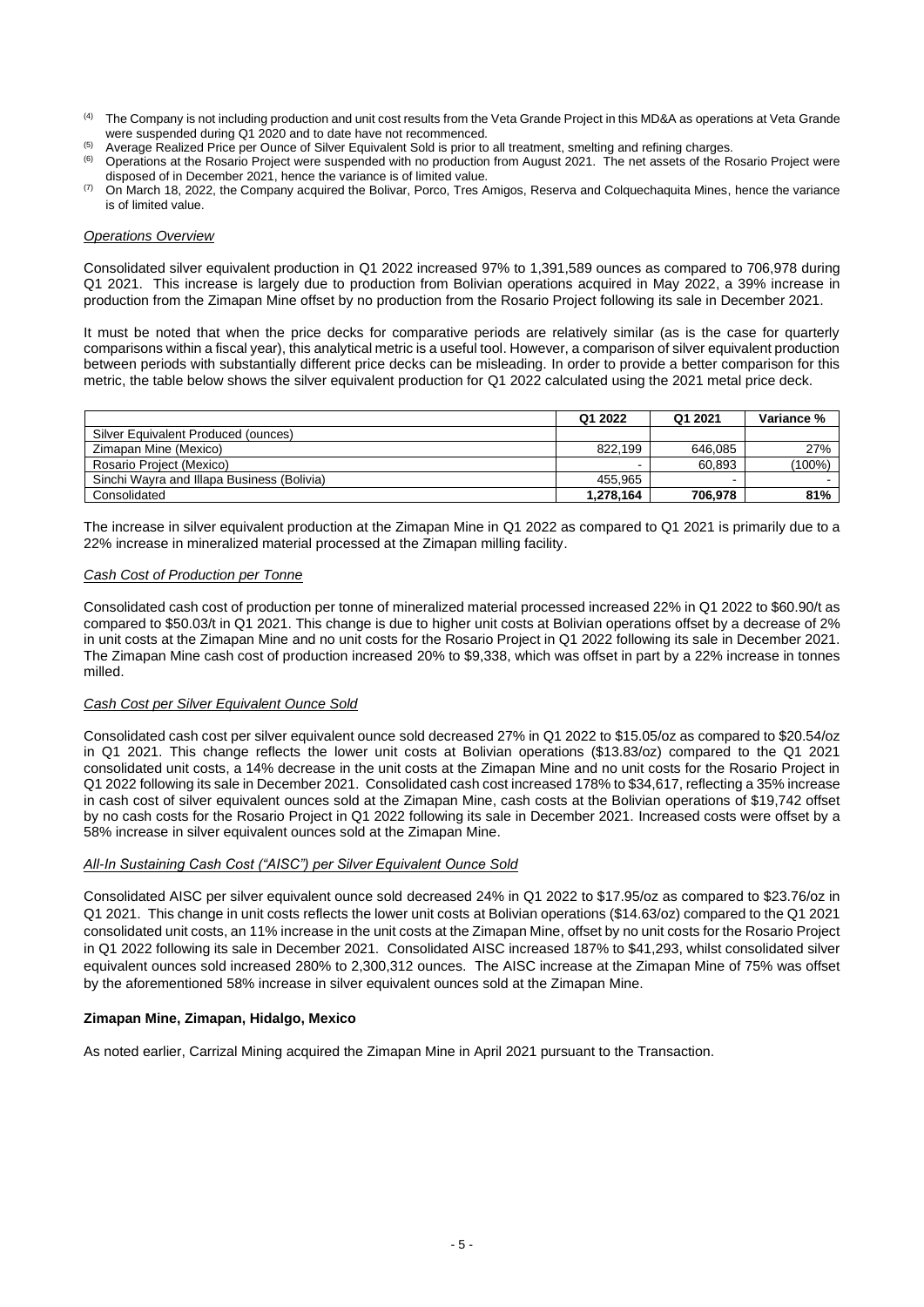# *Production and Operating Results*

Presented in the table below are production statistics and unit costs for the Zimapan Mine.

|                                                                                     | Q1 2022 | Q1 2021 <sup>(1)</sup> | Variance % |
|-------------------------------------------------------------------------------------|---------|------------------------|------------|
| Material Processed (tonnes milled)                                                  | 191,413 | 156,433                | 22%        |
| Silver Equivalent Produced (ounces) (2)                                             | 901.184 | 646,085                | 39%        |
| Silver Equivalent Sold (payable ounces) <sup>(3)</sup>                              | 872.745 | 553,450                | 58%        |
| - Silver (ounces)<br>Production                                                     | 307,371 | 294.099                | 5%         |
| - Lead (tonnes)                                                                     | 1,214   | 892                    | 36%        |
| - Zinc (tonnes)                                                                     | 3,380   | 2,067                  | 64%        |
| - Copper (tonnes)                                                                   | 419     | 354                    | 18%        |
| Average Grade<br>- Silver (q/t)                                                     | 69      | 85                     | (7%)       |
| - Lead $(% )$                                                                       | 0.72    | 0.63                   | (4%)       |
| - Zinc (%)                                                                          | 2.31    | 1.99                   | 17%        |
| - Copper $(\%)$                                                                     | 0.29    | 0.31                   | 12%        |
| <b>Metal Recovery</b><br>- Silver $(\%)$                                            | 72.2    | 69.0                   | 2%         |
| - Lead $(%)$                                                                        | 88.5    | 90.0                   | (2%)       |
| - Zinc (%)                                                                          | 76.6    | 66.4                   | 13%        |
| - Copper $(\%)$                                                                     | 76.2    | 73.9                   | 3%         |
| Cash Cost of Production per Tonne (\$/t) (4)                                        | 48.19   | 49.04                  | (2%)       |
| Cash Cost per Silver Equivalent Ounce Sold (\$/oz) (4)                              | 17.04   | 19.91                  | (14%)      |
| All-in Sustaining Cash Cost per Silver Equivalent Ounce Sold (\$/oz) <sup>(4)</sup> | 23.38   | 21.03                  | 11%        |

(1) The Zimapan Mine was acquired in April 2021. Prior to acquisition, the Company conducted operations at Zimapan Mine under a mining lease agreement with Minera Cedros.

Silver Equivalent Produced (ounces) in 2022 have been calculated using prices of \$25.60/oz, \$0.94/lb, \$1.20/lb and \$4.01/lb for silver, lead, zinc and copper respectively applied to the metal production divided by the silver price plus the respective concentrate produced by the Zimapan Mine multiplied by the respective silver content. Silver Equivalent Produced (ounces) in 2021 have been calculated using prices of \$25.00/oz, \$0.85/lb, \$1.05/lb and \$3.00/lb for silver, lead, zinc and copper respectively applied to the metal production divided by the silver price plus the respective concentrate produced by the Zimapan Mine multiplied by the respective silver content.

Silver Equivalent Sold (payable ounces) have been calculated using the Average Realized Price per Ounce of Silver Equivalent Sold applied to the payable metal content of the concentrates sold from the Zimapan Mine in 2022 and 2021.

(4) The Company reports non-IFRS measures, which include Cash Cost of Production per Tonne, Cash Cost per Silver Equivalent Ounce Sold and All-in Sustaining Cash Cost per Silver Equivalent Ounce Sold. These measures are widely used in the mining industry as a benchmark for performance, but do not have a standardized meaning and may differ from methods used by other companies with similar descriptions. See "Non-IFRS Measures" section below for definitions.

### *Zimapan Operations Overview*

Silver equivalent ounce production in Q1 2022 increased 39% to 901,184 ounces as compared to 646,085 ounces in Q1 2021. This increase is largely due to a 22% increase in mineralized material processed at the Zimapan milling facility and the impact of using different metal price decks for the 2022 and 2021 fiscal years (see prior discussion). The Q1 2022 silver equivalent ounce production increased 27% (after adjusting for the metal price deck) as compared to Q1 2021.

### *Cash Cost of Production per Tonne*

Cash cost of production per tonne of mineralized material processed decreased 2% in Q1 2022 to \$48.19/t as compared to \$49.04/t in Q1 2021 reflecting a 20% increase in cash costs of production offset by the aforementioned 22% increase in mineralized material processed.

### *Cash Cost per Silver Equivalent Ounce Sold*

Cash cost per silver equivalent ounce sold decreased 14% in Q1 2022 to \$17.04/oz as compared to \$19.91/oz in Q1 2021. Cash costs increased 35% to \$14,875 while the silver equivalent ounces sold increased 58%.

### *All-In Sustaining Cash Cost ("AISC") per Silver Equivalent Ounce Sold*

AISC per silver equivalent ounce sold increased 11% in Q1 2022 to \$23.38/oz as compared to \$21.03/oz in Q1 2021. AISC increased 75%, which was offset by the aforementioned 58% increase in silver equivalent ounces sold.

### **Sinchi Wayra and Illapa Business, Bolivia**

As noted earlier, on March 18, 2022, the Company acquired the Sinchi Wayra and Illapa Business from Glencore. As a result, no comparative analysis of Q1 2022 to Q1 2021 is provided. Due to the closing date of the Glencore transaction, the Sinchi Wayra and Illapa Business results have been integrated on a pro rata basis from the period of March 18 to 31, 2022.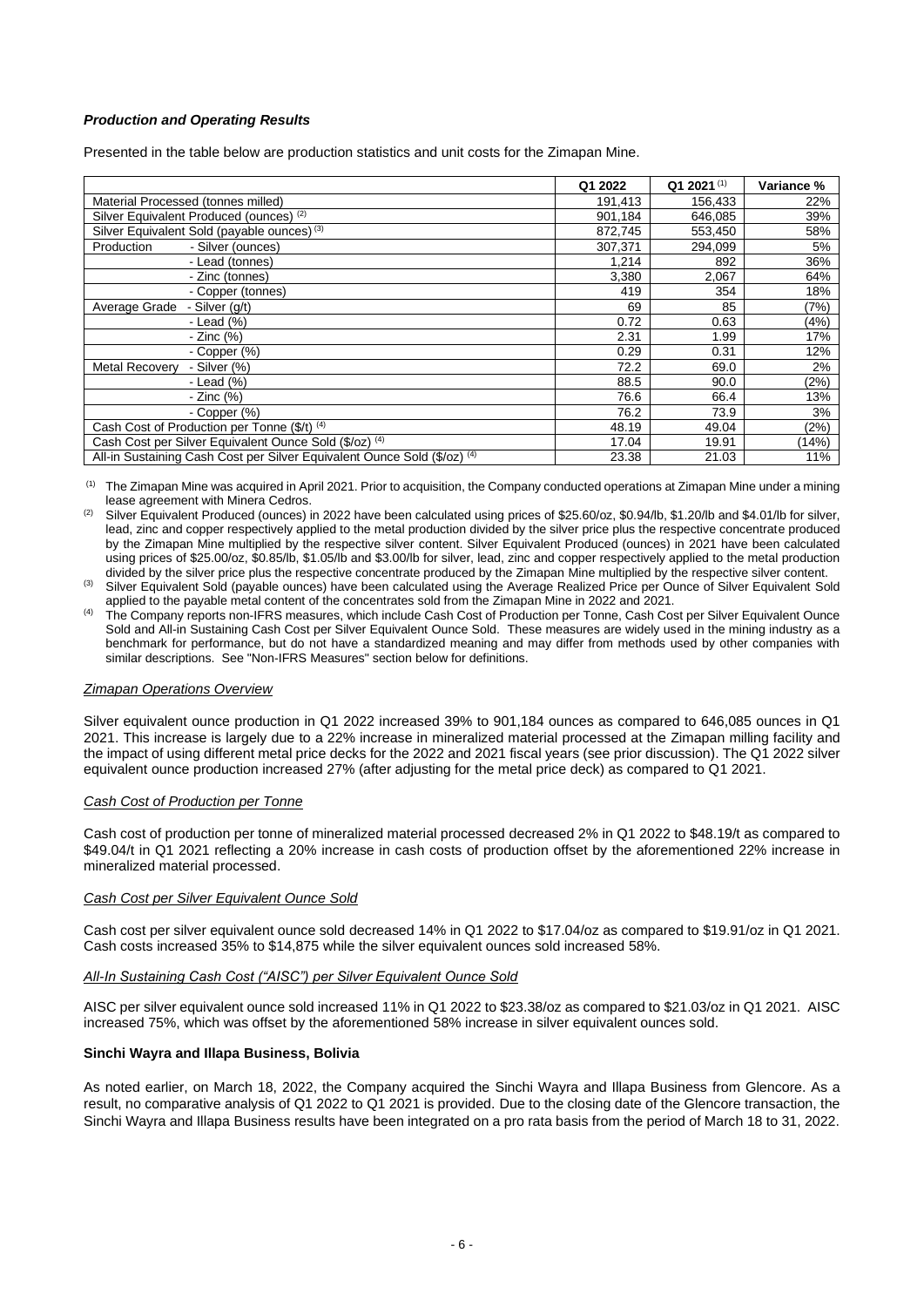## *Production and Operating Results*

Presented in the table below are production statistics and unit costs for the Bolivar, Porco, Tres Amigos, Reserva and Colquechaquita Mines.

|                                                                          | Q1 2022 <sup>(1)</sup> | Q1 2021 (1) |
|--------------------------------------------------------------------------|------------------------|-------------|
| Material Processed (tonnes milled)                                       | 36,157                 |             |
| Silver Equivalent Produced (ounces) (2)                                  | 490,405                |             |
| Silver Equivalent Sold (payable ounces) <sup>(3)</sup>                   | 1,427,567              |             |
| - Silver (ounces)<br>Production                                          | 162.458                |             |
| - Lead (tonnes)                                                          | 279                    |             |
| - Zinc (tonnes)                                                          | 2,944                  |             |
| Average Grade<br>- Silver (q/t)                                          | 162                    |             |
| - Lead $(%)$                                                             | 0.91                   |             |
| - Zinc (%)                                                               | 8.59                   |             |
| <b>Metal Recovery</b><br>- Silver (%)                                    | 86.1                   |             |
| - Lead $(% )$                                                            | 72.3                   |             |
| - Zinc (%)                                                               | 91.9                   |             |
| Cash Cost of Production per Tonne (\$/t) (4)                             | 128.19                 |             |
| Cash Cost per Silver Equivalent Ounce Sold (\$/oz) (4)                   | 13.83                  |             |
| All-in Sustaining Cash Cost per Silver Equivalent Ounce Sold (\$/oz) (4) | 14.63                  |             |

(1) On March 18, 2022, the Company acquired the Bolivar, Porco, Tres Amigos, Reserva and Colquechaquita Mines.<br>(2) Silver Equivalent Produced (ounces) in 2022 have been calculated using prices of \$25,60/oz, \$0,94/h, and \$

Silver Equivalent Produced (ounces) in 2022 have been calculated using prices of \$25.60/oz, \$0.94/lb, and \$1.20/lb for silver, lead, and zinc, respectively applied to the metal production divided by the silver price plus the respective concentrate produced by the Bolivar, Porco, Tres Amigos, Reserva and Colquechaquita Mines multiplied by the respective silver content.

Silver Equivalent Sold (payable ounces) have been calculated using the Average Realized Price per Ounce of Silver Equivalent Sold applied to the payable metal content of the concentrates sold from the Bolivar, Porco, Tres Amigos, Reserva and Colquechaquita Mines in 2022.

(4) The Company reports non-IFRS measures, which include Cash Cost of Production per Tonne, Cash Cost per Silver Equivalent Ounce Sold and All-in Sustaining Cash Cost per Silver Equivalent Ounce Sold. These measures are widely used in the mining industry as a benchmark for performance, but do not have a standardized meaning and may differ from methods used by other companies with similar descriptions. See "Non-IFRS Measures" section below for definitions.

#### **Rosario Project, Charcas, San Luis Potosi, Mexico**

Operations at the Rosario Project were suspended in August 2021 and the net assets were disposed of in December 2021. As a result, no comparative analysis of Q1 2022 to Q1 2021 is provided.

### *Rosario Project Production and Operating Results*

Presented in the table below are production statistics and unit costs for the Rosario Project.

|                                                                          | Q1 2022 <sup>(1)</sup> | Q1 2021 <sup>(1)</sup> |
|--------------------------------------------------------------------------|------------------------|------------------------|
| Material Processed (tonnes milled)                                       |                        | 19,806                 |
| Silver Equivalent Produced (ounces) (2)                                  |                        | 60,893                 |
| Silver Equivalent Sold (payable ounces) <sup>(3)</sup>                   |                        | 52,520                 |
| - Silver (ounces)<br>Production                                          |                        | 31,277                 |
| - Gold (ounces)                                                          |                        | 72                     |
| - Lead (tonnes)                                                          |                        | 53                     |
| - Zinc (tonnes)                                                          |                        | 218                    |
| Average Grade<br>- Silver (g/t)                                          |                        | 61                     |
| - Gold $(g/t)$                                                           |                        | 0.19                   |
| - Lead $(\%)$                                                            |                        | 0.34                   |
| - Zinc (%)                                                               |                        | 1.51                   |
| Metal Recovery - Silver (%)                                              | -                      | 80.3                   |
| - Gold (%)                                                               |                        | 59.4                   |
| - Lead $(\%)$                                                            |                        | 78.0                   |
| - Zinc (%)                                                               | -                      | 73.0                   |
| Cash Cost of Production per Tonne (\$/t) (4)                             |                        | 57.86                  |
| Cash Cost per Silver Equivalent Ounce Sold (\$/oz) (4)                   |                        | 27.19                  |
| All-in Sustaining Cash Cost per Silver Equivalent Ounce Sold (\$/oz) (4) |                        | 52.57                  |

(1) Operations at the Rosario Project were suspended with no production from August 2021. The net assets of the Rosario Project were disposed of in December 2021.

Silver Equivalent Produced (ounces) in 2021 have been calculated using prices of \$25.00/oz, \$1,925.00/oz, \$0.85/lb, \$1.05/lb and \$3.00/lb for silver, gold, lead, zinc and copper respectively applied to the metal production divided by the silver price plus the respective concentrate produced by the Rosario Project multiplied by the respective silver content.

Silver Equivalent Sold (payable ounces) have been calculated using the Average Realized Price per Ounce of Silver Equivalent Sold applied to the payable metal content of the concentrates sold from the Rosario Project in 2021.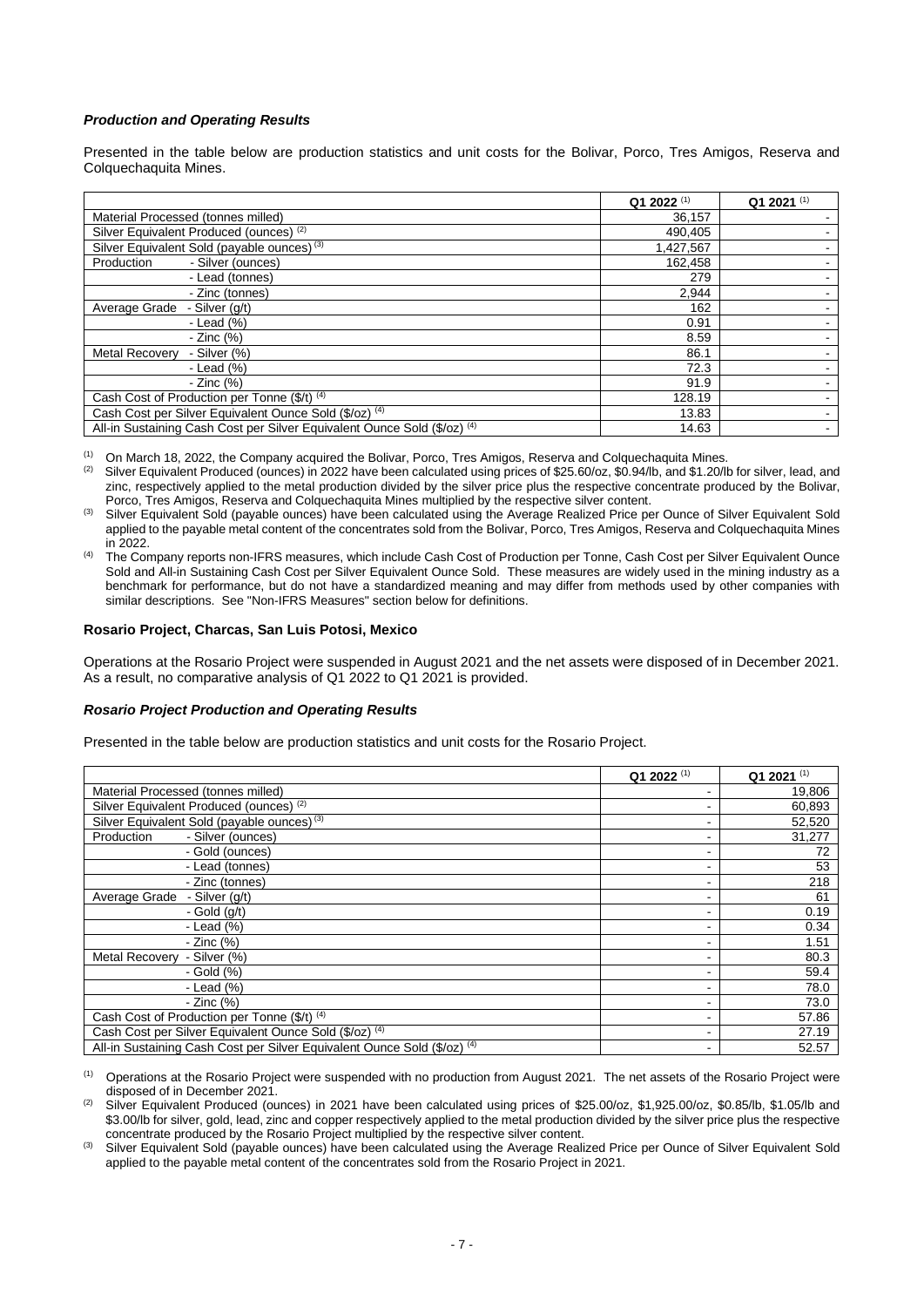(4) The Company reports non-IFRS measures, which include Cash Cost of Production per Tonne, Cash Cost per Silver Equivalent Ounce Sold and All-in Sustaining Cash Cost per Silver Equivalent Ounce Sold. These measures are widely used in the mining industry as a benchmark for performance, but do not have a standardized meaning and may differ from methods used by other companies with similar descriptions. See ''Non-IFRS Measures'' section below for definitions.

## **Veta Grande Project, Veta Grande, Zacatecas, Mexico**

### *Transaction with Contracuña and Carrizal LOI*

On June 14, 2017, as revised on December 13, 2017 and further revised on March 28, and August 27, 2018, the Company amended the terms of its prior agreement with Minera Contracuña I, S.A. de C.V. and Vetalinda Compania Minera, S.A. de C.V. (together, "Contracuña") (collectively "Contracuña Option Agreement") to acquire 100% ownership of the Veta Grande Project, including the Veta Grande Mine as well as the Minillas Property located in Zacatecas, Mexico.

Details of the payment schedule per the Contracuña Option Agreement are as follows:

- 1. \$500 on December 13, 2017 (paid);
- 2. \$750 on or before December 13, 2018 (\$526 unpaid);
- 3. \$3,000 on or before December 2, 2019 (unpaid);
- 4. \$3,000 on or before December 2, 2020 (unpaid);
- 5. \$4,000 on or before December 2, 2021 (unpaid);
- 6. \$4,250 on or before December 2, 2022 (unpaid).

The Company concurrently executed on August 27, 2018 a promissory note ("Promissory Note") in favour of Contracuña in the amount of \$1,422. The Promissory Note was repayable on or before August 30, 2019 and relates to a trade payable balance owing to Contracuña at August 27, 2018. In addition, the Company granted to Contracuña a 1% NSR over all mineral properties under option pursuant to the Contracuña Option Agreement. The NSR took effect December 2, 2021. The Company has the right to acquire the NSR at any time by paying Contracuña \$1,500.

The Company did not repay the Promissory Note in full by August 30, 2019 and did not make full payment on the Contracuña Option Agreement as disclosed above. To date, Contracuña has not served the Company a formal Notice of Default. The Company has commenced legal action seeking termination of the Contracuña Option Agreement and damages. The Company notes that no additional penalty or outflow of economic benefits are expected or provided for as at March 31, 2022.

#### *Veta Grande Operations Overview*

In March 2020, the Company suspended operations at the Veta Grande Project in order to facilitate capital upgrades to the processing plant and tailings storage facility. Discussions are ongoing between the parties with respect to this matter. Given the uncertainty as to the outcome of these discussions, the Company is unable to project if or when operations will resume at the Veta Grande Project.

In view of the current suspension of operations at the Veta Grande Project, the Company has determined to not provide any comparison of unit production or results of operations to prior periods as all such comparisons are significantly impacted by the suspension of operations making a comparison of limited value.

#### *Resource and Exploration Properties*

On August 25, 2020, the Company filed on SEDAR a technical report titled "Technical Report, Zimapan Property, Hidalgo, Mexico" dated effective April 2, 2020 (the "Zimapan Property, Technical Report") under National Instrument 43-101 *Standards of Disclosure for Mineral Projects*. A copy of the Zimapan Property, Technical Report can be found on SEDAR or on the Company's website, [www.santacruzsilver.com.](http://www.santacruzsilver.com/)

#### **Qualified Person**

All scientific or technical information included in this MD&A has been reviewed and approved by consulting geologist Van Phu Bui, P.Geo. consulting geologist, who is independent of the Company and a qualified person, pursuant to the meaning of such terms in NI 43-101.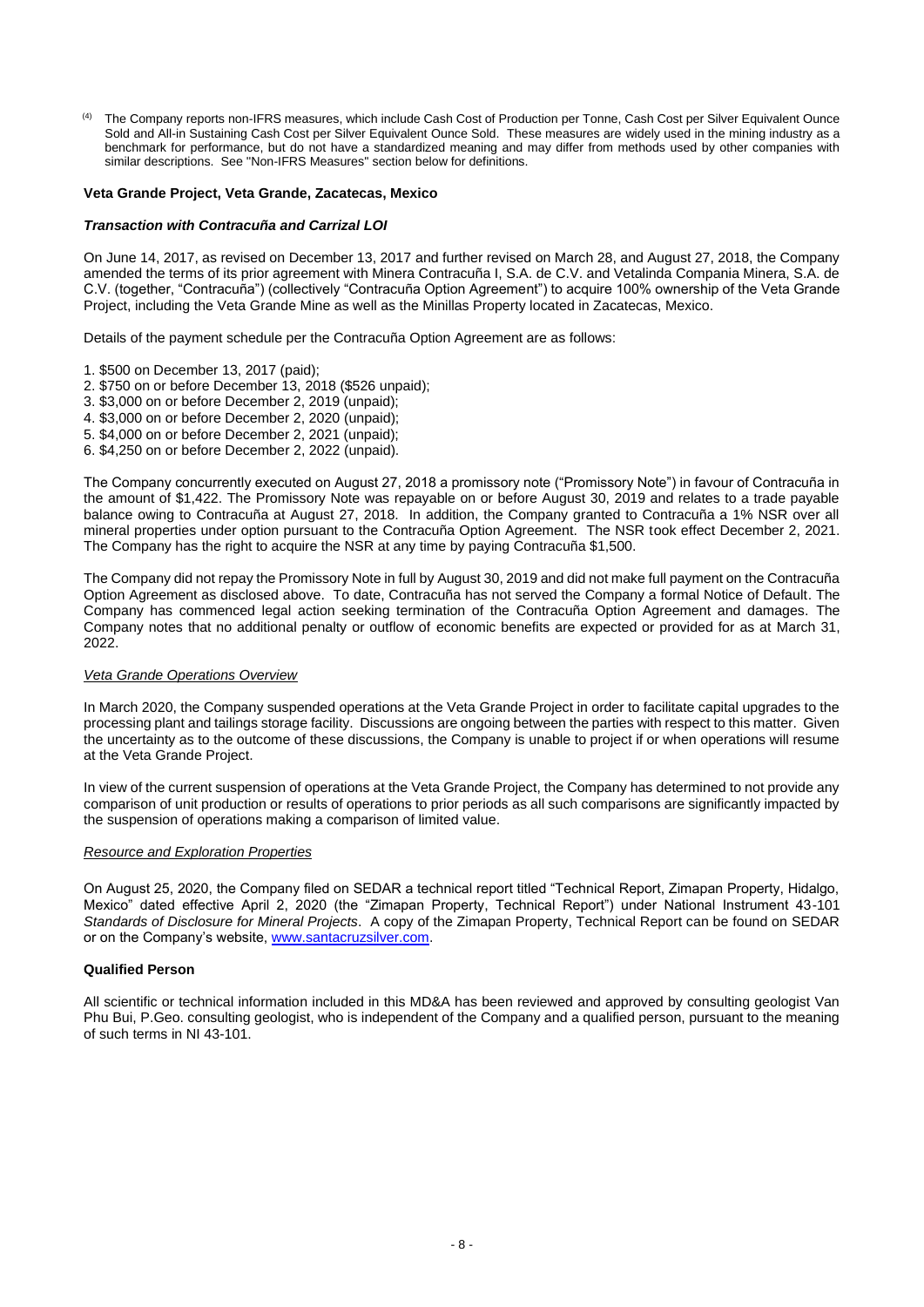## **Financial Results**

#### *Review of Operations*

| (Expressed in thousands of US Dollars)                                  | Q1 2022  | Q1 2021  |
|-------------------------------------------------------------------------|----------|----------|
|                                                                         | \$       | \$       |
|                                                                         |          |          |
| Revenue                                                                 | 42,911   | 11,168   |
|                                                                         |          |          |
| <b>Cost of sales</b>                                                    |          |          |
| Cash cost of sales                                                      | 21,430   | 8,713    |
| Depletion and amortization                                              | 2,130    | 274      |
|                                                                         | 23,560   | 8,987    |
|                                                                         |          |          |
| <b>Gross profit</b>                                                     | 19,351   | 2,181    |
|                                                                         |          |          |
| <b>Operating expenses</b>                                               |          |          |
| Administrative                                                          | (862)    | (398)    |
| Management and consulting fees                                          | (230)    | (30)     |
| Other                                                                   | (46)     | (46)     |
| Penalties and inflation charges                                         | (36)     |          |
| Professional fees                                                       | (647)    | (1,200)  |
| Salaries and benefits                                                   | (2, 426) | (235)    |
| Share-based compensation                                                | (439)    | (30)     |
| Shareholder communications                                              | (137)    | (81)     |
| Shipping                                                                | (731)    | (370)    |
|                                                                         | (5, 554) | (2, 390) |
|                                                                         |          |          |
| <b>Operating profit (loss)</b>                                          | 13,797   | (209)    |
|                                                                         |          |          |
| Finance (expense) income                                                |          |          |
| Accretion of decommissioning provisions                                 | (179)    | (10)     |
| Accretion of Trafigura Facility Loan                                    | (394)    |          |
| Accretion of deferred acquisition costs                                 | (73)     |          |
| Financing charge on leases                                              |          | (10)     |
| Interest expense, carrying charges and finance charges on loans payable | (313)    | (286)    |
| Interest income                                                         | 70       | 7        |
| IVA recovery inflationary gain                                          |          | 636      |
| Other income                                                            | 66       |          |
|                                                                         | (823)    | 337      |
|                                                                         |          |          |
| (Loss) gain on foreign exchange                                         | (57)     | 2,453    |
| Transaction costs for Sinchi Wayra acquisition                          | (2, 263) |          |
| Unrealized gain on marketable securities                                | 369      | 3,070    |
| Gain on sale of Zacatecas properties                                    |          | 911      |
| Profit before income tax                                                | 11,023   | 6,562    |
|                                                                         |          |          |
| Income tax expense                                                      | (3,914)  | (44)     |
|                                                                         |          |          |
| Net profit for the period                                               | 7.109    | 6,518    |

The Company recorded a net profit of \$7,109 (\$0.02 per share) for the three months ended March 31, 2022, compared to a net profit of \$6,518 (\$0.02 per share) for the three months ended March 31, 2021.

Revenues were \$42,911 (2021 - \$11,168), mining operation cash cost of sales were \$21,430 (2021 - \$8,713), and depletion and amortization expenses were \$2,130 (2021 - \$274) resulting in a gross profit of \$19,351 (2021 - \$2,181).

The increase in revenues primarily reflects increased metal sales from the Zimapan Mine (\$4,801) and sales from Bolivian operations (\$27,668). The increase in mining operation cash cost of sales is due to costs from Bolivian operations, and costs incurred reflective of a 29% increase in mineralized material processed at the Company's milling facilities.

As compared to the three months ended March 31, 2021, operating expenses increased 132% to \$5,554. The increase is primarily due to costs from Bolivian operations.

As compared to the three months ended March 31, 2021, net finance expense increased to \$823 in Q1 2022, compared to net finance income of \$337 in Q1 2021. The increase in finance expense is largely due to a \$636 decrease in IVA recovery of inflationary gain, a \$394 increase in accretion on the Trafigura loan balance and a \$169 increase in accretion of the decommissioning and restoration provision.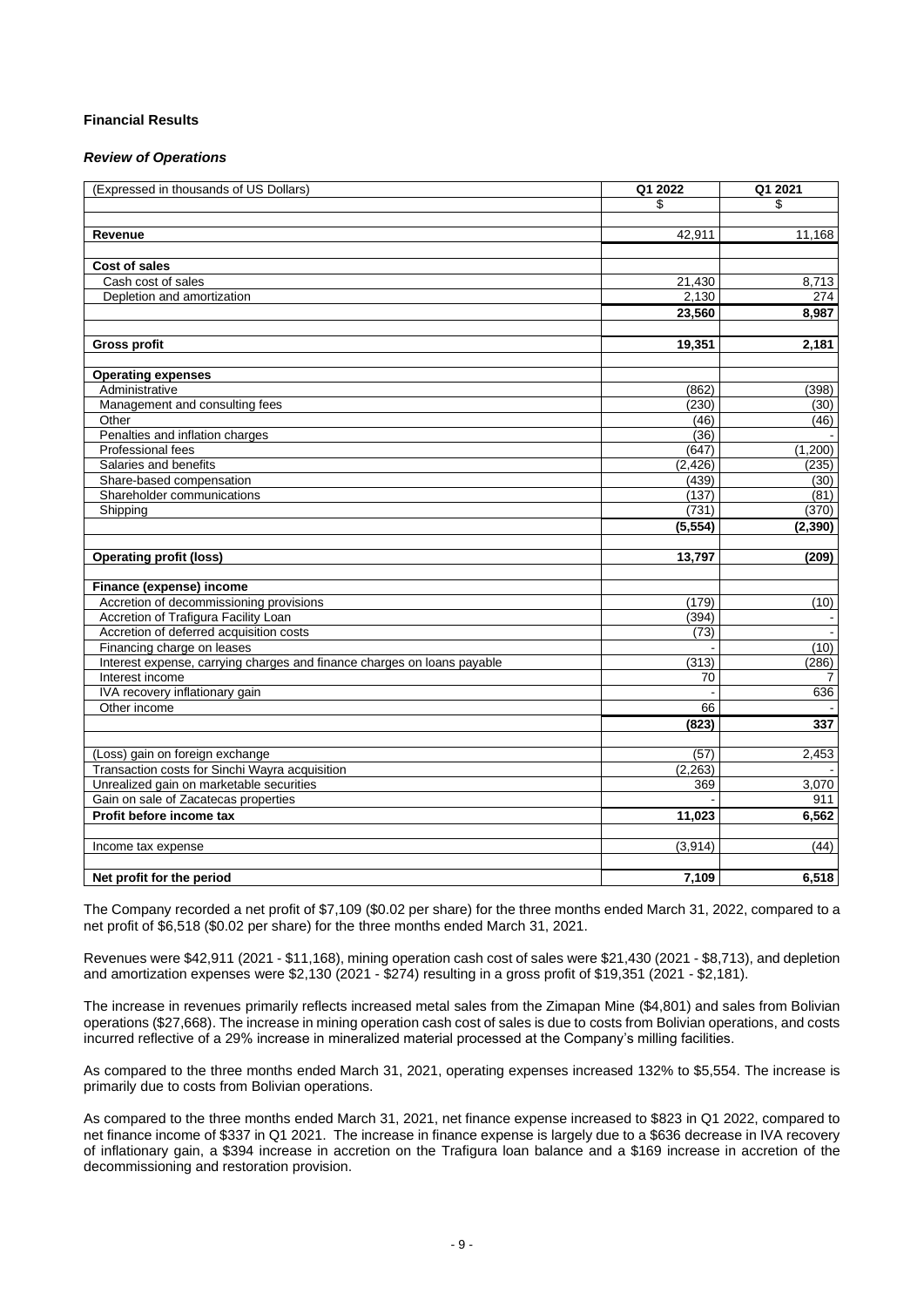## **Summary of Quarterly Results**

| (Expressed in thousands of US Dollars except per share<br>amounts) |         |          |         |                     |
|--------------------------------------------------------------------|---------|----------|---------|---------------------|
|                                                                    | Q1 2022 | Q4 2021  | Q3 2021 | Q <sub>2</sub> 2021 |
| Revenues                                                           | 42.911  | 13.821   | 14.601  | 13,459              |
| Cost of sales                                                      | 23,560  | 13,200   | 10,945  | 9,904               |
| Operating expenses                                                 | 5,554   | 7.383    | 3.233   | 4,061               |
| Net income (loss)                                                  | 7,570   | (10,450) | (3,849) | (4,069)             |
| Net income (loss) per share (1)                                    | 0.02    | (0.03)   | (0.01)  | (0.01)              |
|                                                                    |         |          |         |                     |
|                                                                    | Q1 2021 | Q4 2020  | Q3 2020 | Q2 2020             |
| Revenues                                                           | 11.168  | 10.217   | 9,624   | 5,440               |
| Cost of sales                                                      | 8,987   | 9,098    | 8,178   | 5,143               |
| Operating expenses                                                 | 2,390   | 3,631    | 1,167   | 1,043               |
| Net income (loss)                                                  | 6,518   | (295)    | 24      | (1, 135)            |
| Net income (loss) per share $(1)$                                  | 0.02    | 0.00     | 0.00    | 0.00                |

The basic and fully diluted calculations result in the same value due to the anti-dilutive effect of outstanding stock options and warrants for all quarters.

## **Non-IFRS Measures**

The Company has included certain non-IFRS performance measures throughout this MD&A, including Cash Cost per Silver Equivalent Ounce Sold, Cash Cost of Production per Tonne, All-in Sustaining Cash Cost ("AISC") per Silver Equivalent Ounce Sold and Average Realized Price per Ounce of Silver Equivalent Sold, each as defined in this section.

These performance measures are employed by the Company to measure its operating and financial performance internally, to assist in business decision-making, and provide key performance information to senior management. The Company believes that, in addition to conventional measures prepared in accordance with IFRS, certain investors and other stakeholders also use these non-IFRS measures as information to evaluate the Company's operating and financial performance. As there are no standardized methods of calculating these non-IFRS measures, the Company's methods may differ from those used by others and, accordingly, the Company's use of these measures may not be directly comparable to similarly titled measures used by others. Accordingly, these non-IFRS measures are intended to provide additional information and should not be considered in isolation or as a substitute for measures of performance prepared in accordance with IFRS.

### *Cash Cost per Silver Equivalent Ounce Sold and Cash Cost of Production per Tonne*

The non-IFRS measures of cash cost per silver equivalent ounce sold and cash cost of production per tonne are used by the Company to manage and evaluate operating performance at respective mining operations and are widely reported in the silver mining industry as benchmarks for performance, but do not have a standardized meaning. Cash costs are calculated based on the cash operating costs at the respective mining operations and, in the case of cash cost per silver equivalent ounce sold, also include the third party concentrate treatment, smelting and refining cost.

Management of the Company believes that the Company's ability to control the cash cost per silver equivalent ounce produced and cash cost of production per tonne are two of its key performance drivers impacting both the Company's financial condition and results of operations. Having a low cash cost of production per tonne, when taken in connection with effective management of mining dilution, will improve the cash cost per silver equivalent ounce produced. Having a lowcost base per silver equivalent ounce of production allows the Company to continue operating during times of declining commodity prices and provides more flexibility in responding to changing market conditions. In addition, low-cost operations offer a better opportunity to generate positive cash-flows, which improves the Company's financial condition.

The Company believes these measures provide investors and analysts with useful information about the Company's underlying cash costs of operations and are relevant metrics used to understand the Company's operating profitability and ability to generate cash-flow.

To facilitate a better understanding of these measures as calculated by the Company, the following table provides a detailed reconciliation between the cash cost of production per tonne, cash cost per silver equivalent ounce sold, and the Company's operating expenses as reported in the Company's consolidated statements of income and comprehensive income contained in the respective financial statements for the referenced periods.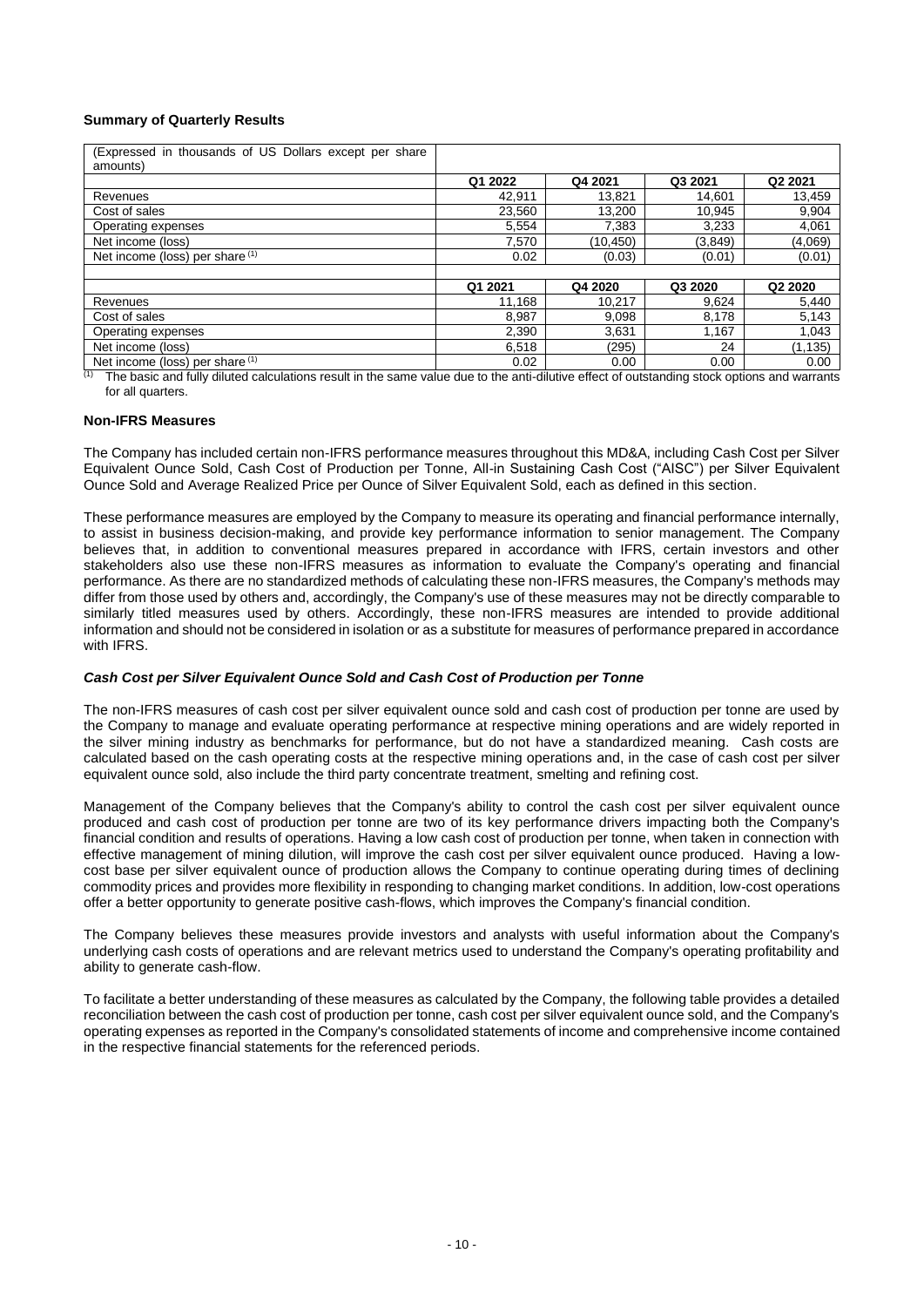# *Zimapan Mine*

| (Expressed in thousands of US Dollars except ounces, tonnes, per ounce and per tonne<br>amounts) | Q1 2022 | Q1 2021 |
|--------------------------------------------------------------------------------------------------|---------|---------|
| Cash cost of sales                                                                               | 9,338   | 7.587   |
| Inventory change                                                                                 | (114)   | 84      |
| <b>Cash Cost of Production (A)</b>                                                               | 9.224   | 7.671   |
| Cash cost of sales                                                                               | 9,338   | 7,587   |
| Concentrate treatment, smelting and refining cost                                                | 5,537   | 3,433   |
| Cash Cost of Silver Equivalent Sold (B)                                                          | 14.875  | 11,020  |
| Material processed (tonnes milled) (C)                                                           | 191.413 | 156,433 |
| Cash Cost of Production per Tonne (A/C)                                                          | 48.19   | 49.04   |
| Silver Equivalent Sold (payable ounces) (D)                                                      | 872,745 | 553,450 |
| Cash Cost per Silver Equivalent Ounce (B/D)                                                      | 17.04   | 19.91   |

# **Bolivar, Porco, Tres Amigos, Reserva and Colquechaquita Mines**

| (Expressed in thousands of US Dollars except ounces, tonnes, per ounce and per tonne |                        |         |
|--------------------------------------------------------------------------------------|------------------------|---------|
| amounts)                                                                             | Q1 2022 <sup>(1)</sup> | Q1 2021 |
| Cash cost of sales                                                                   | 12,092                 |         |
| Inventory change                                                                     | 590                    |         |
| Material purchased from miners                                                       | (8,047)                |         |
| <b>Cash Cost of Production (A)</b>                                                   | 4,635                  |         |
| Cash cost of sales                                                                   | 12,092                 |         |
| Concentrate treatment, smelting and refining cost                                    | 7.650                  |         |
| Cash Cost of Silver Equivalent Sold (B)                                              | 19,742                 |         |
| Material processed (tonnes milled) (C)                                               | 36,157                 |         |
| Cash Cost of Production per Tonne (A/C)                                              | 128.19                 |         |
| Silver Equivalent Sold (payable ounces) (D)                                          | 1,427,567              |         |
| Cash Cost per Silver Equivalent Ounce (B/D)                                          | 13.83                  |         |

(1) On March 18, 2022, the Company acquired the Bolivar, Porco, Tres Amigos, Reserva and Colquechaquita Mines.

## *Rosario Project*

| (Expressed in thousands of US Dollars except ounces, tonnes, per ounce and per tonne |                        |         |
|--------------------------------------------------------------------------------------|------------------------|---------|
| amounts)                                                                             | Q1 2022 <sup>(1)</sup> | Q1 2021 |
| Cash cost of sales                                                                   |                        | 1.126   |
| Inventory change                                                                     |                        | 20      |
| <b>Cash Cost of Production (A)</b>                                                   |                        | 1,146   |
| Cash cost of sales                                                                   |                        | 1,126   |
| Concentrate treatment, smelting and refining cost                                    |                        | 302     |
| Cash Cost of Silver Equivalent Sold (B)                                              |                        | 1,428   |
| Material processed (tonnes milled) (C)                                               |                        | 19,806  |
| Cash Cost of Production per Tonne (A/C)                                              |                        | 57.86   |
| Silver Equivalent Sold (payable ounces) (D)                                          |                        | 52,520  |
| Cash Cost per Silver Equivalent Ounce (B/D)                                          |                        | 27.19   |

(1) Operations at the Rosario Project were suspended with no production from August 2021. The net assets of the Rosario Project were disposed of in December 2021.

### *All-in Sustaining Cash Cost ("AISC") per Silver Equivalent Ounce Sold*

AISC is a non‐IFRS measure and was calculated based on guidance provided by the World Gold Council ("WGC") in September 2013. WGC is not a regulatory industry organization and does not have the authority to develop accounting standards for disclosure requirements. Other mining companies may calculate AISC differently as a result of differences in underlying accounting principles and policies applied, as well as differences in definitions of sustaining versus development capital expenditures.

AISC is a more comprehensive measure than cash cost per ounce for the Company's operating performance by providing greater visibility, comparability and representation of the total costs associated with producing silver from its mining operations.

The Company defines sustaining capital expenditures as, "costs incurred to sustain and maintain existing assets at current productive capacity and constant planned levels of productive output without resulting in an increase in the life of assets, future earnings, or improvements in recovery or grade. Sustaining capital includes costs required to improve/enhance assets to minimum standards for reliability, environmental or safety requirements." Sustaining capital expenditures excluded all expenditures at the Zacatecas Properties as well as certain expenditures at the Rosario Project, which were deemed expansionary in nature.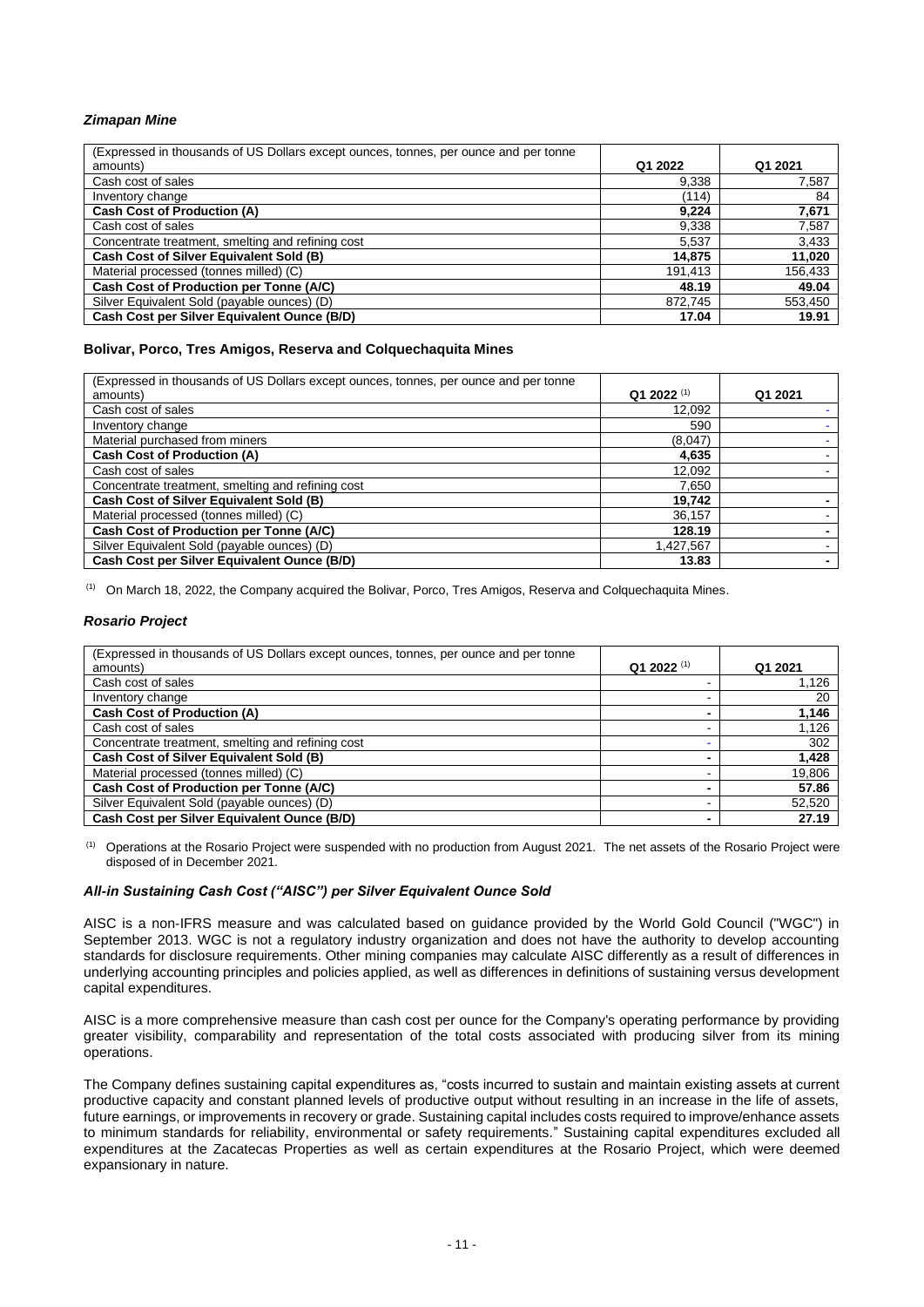AISC includes total production cash costs incurred at the Company's mining operations, which forms the basis of the Company's total cash costs. Additionally, the Company includes sustaining capital expenditures, corporate general and administrative expense, share‐based payments and reclamation cost accretion.

The Company believes that this measure represents the total sustainable costs of producing silver from current operations and provides the Company and other stakeholders of the Company with additional information of the Company's operational performance and ability to generate cash flows. As the measure seeks to reflect the full cost of silver production from current operations, new project capital and expansionary capital at current operations are not included. Certain other cash expenditures, including tax payments, dividends and financing costs are also not included.

The following tables provide a detailed reconciliation of these measures to our operating expenses, as reported in our consolidated financial statements.

## *Zimapan Mine*

| (Expressed in thousands of US Dollars except ounces and per ounce amounts) | Q1 2022 | Q1 2021 |
|----------------------------------------------------------------------------|---------|---------|
| Cash cost of sales                                                         | 9.338   | 7,587   |
| Concentrate treatment, smelting and refining cost                          | 5.537   | 3,433   |
| Mine development                                                           | 747     |         |
| General and administrative expenses                                        | 4.604   | 617     |
| Accretion of decommissioning and restoration provision                     | 179     |         |
| <b>All-in Sustaining Cash Cost</b>                                         | 20.405  | 11,637  |
| Silver Equivalent Sold (payable ounces)                                    | 872.745 | 553,450 |
| All-in Sustaining Cash Cost per Silver Equivalent Ounce Sold               | 23.38   | 21.03   |

## **Bolivar, Porco, Tres Amigos, Reserva and Colquechaquita Mines**

| (Expressed in thousands of US Dollars except ounces and per ounce amounts) | Q1 2022   | Q1 2021 |
|----------------------------------------------------------------------------|-----------|---------|
| Cash cost of sales                                                         | 12,092    |         |
| Concentrate treatment, smelting and refining cost                          | 7.650     |         |
| Mine development                                                           | 635       |         |
| General and administrative expenses                                        | 512       |         |
| Accretion of decommissioning and restoration provision                     | -         |         |
| <b>All-in Sustaining Cash Cost</b>                                         | 20,889    |         |
| Silver Equivalent Sold (payable ounces)                                    | 1.427.567 |         |
| All-in Sustaining Cash Cost per Silver Equivalent Ounce Sold               | 14.63     |         |

(1) On March 18, 2022, the Company acquired the Bolivar, Porco, Tres Amigos, Reserva and Colquechaquita Mines

### *Rosario Project*

| (Expressed in thousands of US Dollars except ounces and per ounce amounts) | Q1 2022 $(1)$ | Q1 2021 |
|----------------------------------------------------------------------------|---------------|---------|
| Cash cost of sales                                                         |               | 1.126   |
| Concentrate treatment, smelting and refining cost                          |               | 302     |
| General and administrative expenses                                        |               | 1.323   |
| Accretion of decommissioning and restoration provision                     |               | 10      |
| <b>All-in Sustaining Cash Cost</b>                                         |               | 2.761   |
| Silver Equivalent Sold (payable ounces)                                    |               | 52.520  |
| All-in Sustaining Cash Cost per Silver Equivalent Ounce Sold               |               | 52.57   |

(1) Operations at the Rosario Project were suspended with no production from August 2021. The net assets of the Rosario Project were disposed of in December 2021.

### *Average Realized Price per Ounce of Silver Equivalent Sold*

Revenues are presented as the sum of invoiced revenues related to delivered shipments of lead, zinc and copper concentrates, after having deducted treatment, smelting and refining charges.

The following is an analysis of the gross revenues prior to treatment, smelting and refining charges, and shows deducted treatment, smelting and refining charges to arrive at the net reportable revenue for the period per IFRS. Gross revenues are divided by silver equivalent ounces sold to calculate the average realized price per ounce of silver equivalents sold.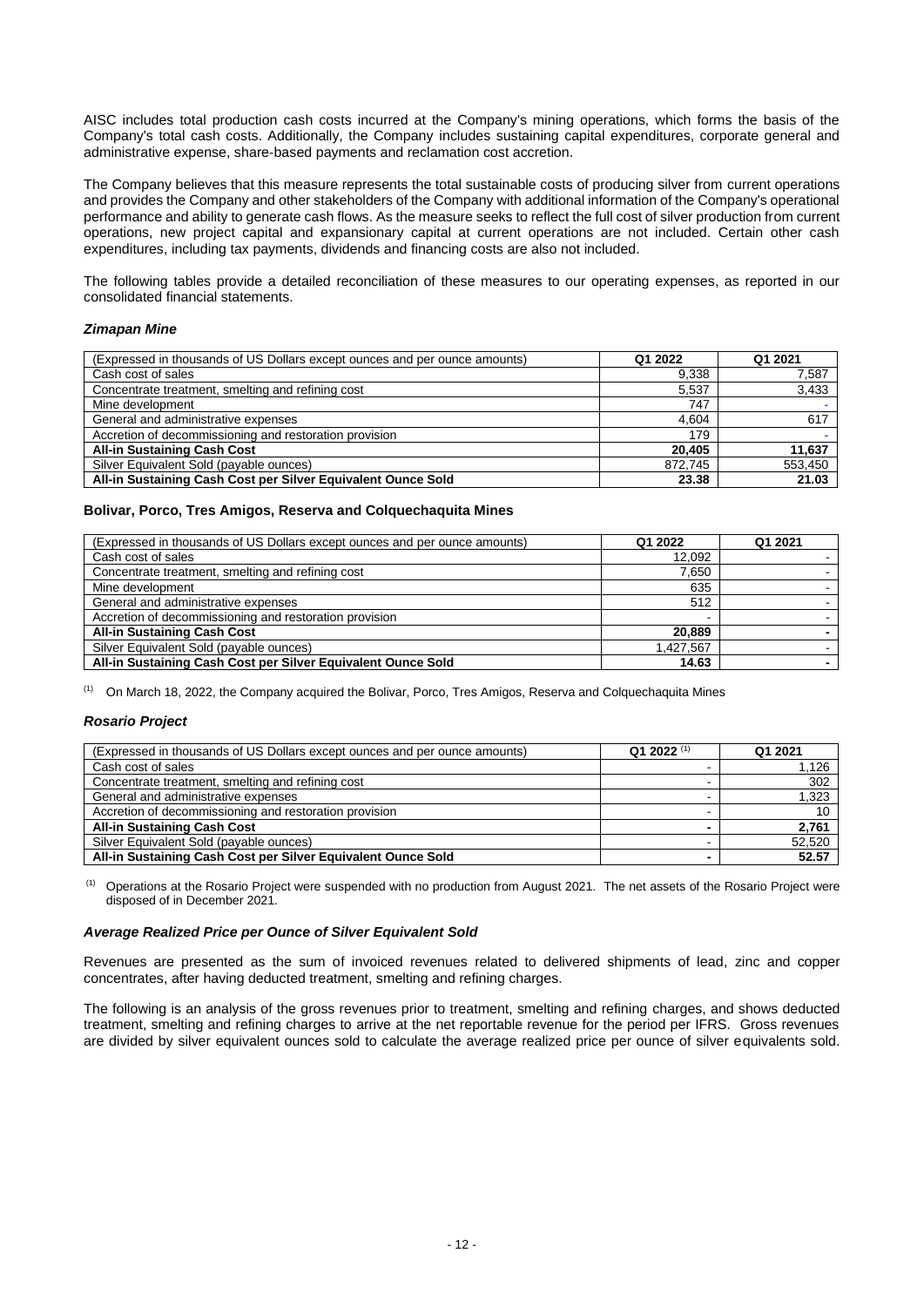## *Zimapan Mine*

| (Expressed in thousands of US Dollars except ounces and per ounce amounts) | Q1 2022 | Q1 2021 |
|----------------------------------------------------------------------------|---------|---------|
| Revenues                                                                   | 15.243  | 10,442  |
| Add back: Treatment, smelting and refining charges                         | 5.537   | 3,433   |
| <b>Gross Revenues</b>                                                      | 20.780  | 13.875  |
| Silver Equivalent Sold (ounces)                                            | 872.745 | 553,450 |
| Average Realized Price per Ounce of Silver Equivalent Sold (1)             | 23.81   | 25.07   |
| Average Market Price per Ounce of Silver per London Silver Fix             | 23.94   | 26.29   |

(1) Average Realized Price per Ounce of Silver Equivalent Sold in each reporting period is affected by mark‐to‐market adjustments and final settlements on concentrate shipments in prior periods. Concentrates sold to third-party smelters are provisionally priced and the price is not settled until a predetermined future date, typically one to four months after delivery to the customer, based on the market price at that time.

#### **Bolivar, Porco, Tres Amigos, Reserva and Colquechaquita Mines**

| (Expressed in thousands of US Dollars except ounces and per ounce amounts) | Q1 2022 $(1)$ | Q1 2021 |
|----------------------------------------------------------------------------|---------------|---------|
| Revenues                                                                   | 27.668        |         |
| Add back: Treatment, smelting and refining charges                         | 7.650         |         |
| <b>Gross Revenues</b>                                                      | 35.318        |         |
| Silver Equivalent Sold (ounces)                                            | 1.427.567     |         |
| Average Realized Price per Ounce of Silver Equivalent Sold (2)             | 24.74         |         |
| Average Market Price per Ounce of Silver per London Silver Fix             | 23.94         |         |

(1) On March 18, 2022, the Company acquired the Bolivar, Porco, Tres Amigos, Reserva and Colquechaquita Mines

(2) Average Realized Price per Ounce of Silver Equivalent Sold in each reporting period is affected by mark‐to‐market adjustments and final settlements on concentrate shipments in prior periods. Concentrates sold to third-party smelters are provisionally priced and the price is not settled until a predetermined future date, typically one to four months after delivery to the customer, based on the market price at that time.

### *Rosario Project*

| (Expressed in thousands of US Dollars except ounces and per ounce amounts) | Q1 2022 $(1)$ | Q1 2021 |
|----------------------------------------------------------------------------|---------------|---------|
| Revenues                                                                   |               | 726     |
| Add back: Treatment, smelting and refining charges                         |               | 302     |
| <b>Gross Revenues</b>                                                      |               | 1.028   |
| Silver Equivalent Sold (ounces)                                            |               | 52,520  |
| Average Realized Price per Ounce of Silver Equivalent Sold (2)             |               | 25.00   |
| Average Market Price per Ounce of Silver per London Silver Fix             | 23.94         | 26.29   |

(1) Operations at the Rosario Project were suspended with no production from August 2021. The net assets of the Rosario Project were disposed of in December 2021.

Average Realized Price per Ounce of Silver Equivalent Sold in each reporting period is affected by mark-to-market adjustments and final settlements on concentrate shipments in prior periods. Concentrates sold to third-party smelters are provisionally priced and the price is not settled until a predetermined future date, typically one to four months after delivery to the customer, based on the market price at that time.

### *EBITDA and Adjusted EBITDA*

EBITDA is a non-IFRS measure that provides an indication of whether the Company's operations are generating sufficient operating cash flow to fund working capital needs and to fund capital expenditures. EBITDA comprises revenues less operating expenses before interest expense, interest income, income taxes, amortization and depletion and impairment charges.

Adjusted EBITDA is a non-IFRS measure in which standard EBITDA (earnings before interest expense, interest income, taxes, amortization and depletion, and impairment charges) is adjusted for share-based payments expense, foreign exchange gains or losses, accretion expense, and non-recurring items. Foreign exchange gains or losses may consist of both realized and unrealized losses. Under IFRS, entities must reflect in compensation expense the cost of share-based payments. In the Company's circumstances, share-based payments can involve a significant accrual of amounts that will not be settled in cash but are settled by the issuance of shares in exchange. The Company discloses adjusted EBITDA to aid in understanding of the results of the Company and is meant to provide further information about the Company's financial results to investors.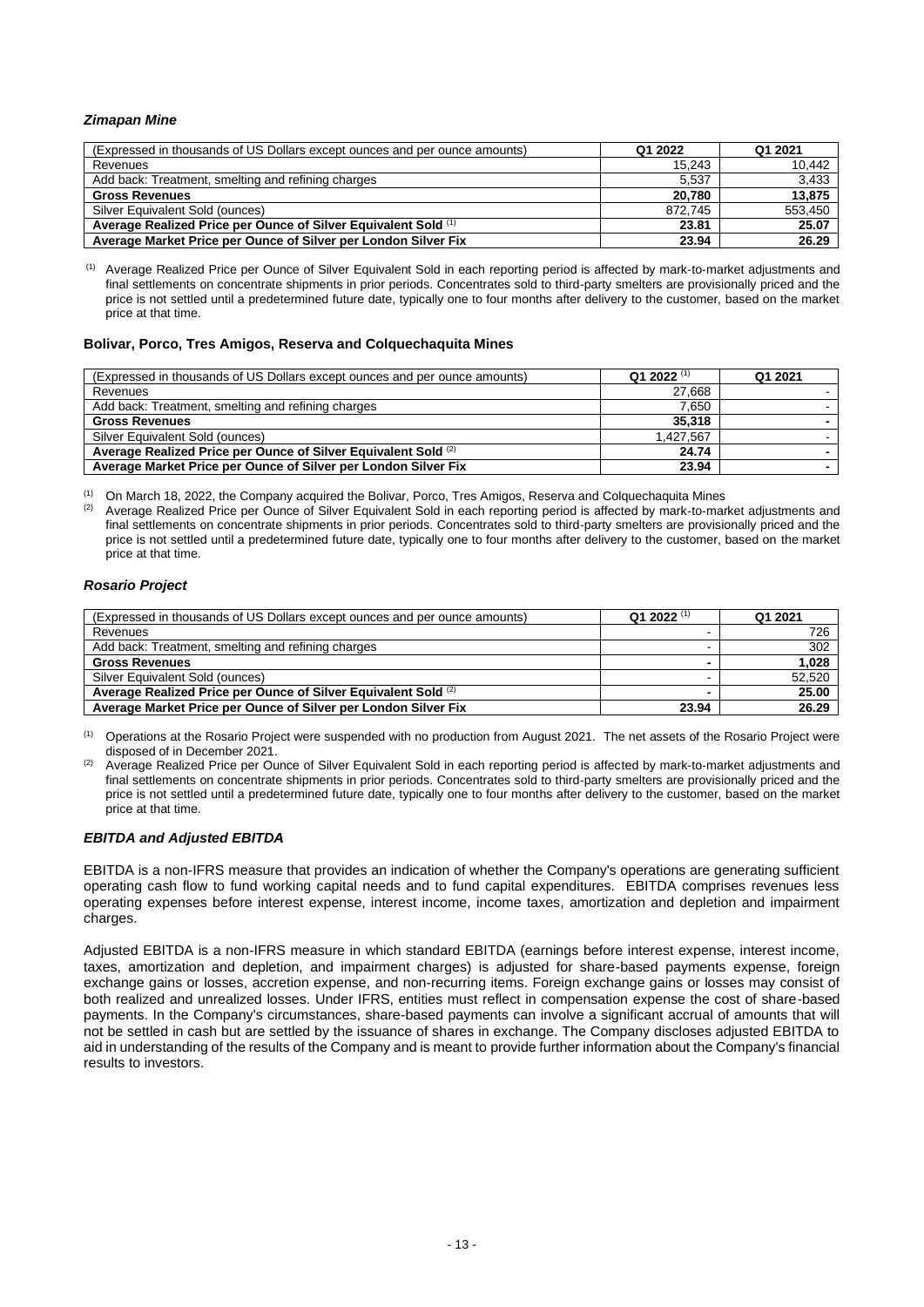The following table provides a reconciliation of EBITDA and Adjusted EBITDA for the three months ended March 31, 2022 and 2021.

|                                                                       | Q1 2022 | Q1 2021  |
|-----------------------------------------------------------------------|---------|----------|
|                                                                       |         |          |
| Net income for the period                                             | 7,109   | 6,518    |
| Income tax expense                                                    | 3,914   | 44       |
| Interest (income)                                                     | (70)    |          |
| Interest expense, carrying and finance charges on loans payable       | 313     | 296      |
| Amortization and depletion of mineral properties, plant and equipment | 2,130   | 274      |
| <b>EBITDA</b>                                                         | 13,396  | 7,132    |
| Foreign exchange loss (gain)                                          | 57      | (2, 453) |
| Unrealized (gain) on marketable securities                            | (369)   | (3,070)  |
| Share-based payments expense                                          | 439     | 30       |
| Accretion expense                                                     | 573     | 10       |
| Other (income)                                                        | (66)    |          |
| <b>Adjusted EBITDA</b>                                                | 14.030  | 1.649    |

### **Financing Transactions**

### *Private Placements*

On April 13, 2021, the Company completed a non-brokered private placement of 46,980,000 units ("2021 Units") for gross proceeds of \$11,228 (C\$14,094). Each 2021 Unit consists of one common share of the Company and one non-transferable common share purchase warrant ("2021 Warrant"). Each 2021 Warrant entitles the holder to acquire one common share of the Company at a price of C\$0.45 until April 13, 2024, expiring thereafter.

In consideration for their services, the Company paid to certain finders cash finders' fees of \$572 and issued 1,671,961 finders' warrants having the same terms as the 2021 Warrants.

The proceeds from the offering were used by the Company as to \$3,000 for the purchase of the Zimapan Mine and the residual proceeds for general working capital and corporate purposes.

# *Trafigura Loan Facility*

On July 11, 2019, the Company entered into a short-term credit facility ("Trafigura Facility") with Trafigura Mexico, S.A. de C.V. ("Trafigura") for \$1,500. The funds were advanced to the Company on May 31, 2019 and September 19, 2019. The principal was to be repaid on October 11, 2019. As part of the terms of the Trafigura Facility, the Company was obligated to pay \$100 in finance charges ("Finance Charges") and interest expense related to the structuring of the loan on October 11, 2019. On October 12, 2019, the Trafigura Facility was amended. The amended payment schedule was for 15 months beginning in December 2019 for an amount of \$100 per month. The Trafigura Facility was secured by certain Carrizal Mining mine equipment.

On April 20, 2020, the Trafigura Facility was further amended by the parties as follows:

- the Finance Charges were waived and the \$100 payment made for such has been applied to the principal balance borrowed, reducing the outstanding balance to \$1,400;
- Trafigura agreed to advance an additional \$1,828 under the Trafigura Facility, bringing the new principal balance to \$2,600 ("2020 Facility"); and
- the 2020 Facility was to be repaid in 12 equal monthly installments of \$217 commencing August 31, 2020 and bore interest at LIBOR plus 7% per annum, payable monthly.

The 2020 Facility was secured by certain Carrizal Mining mine equipment.

On April 23, 2021, in connection with the Transaction, Trafigura loaned the Company \$17,616 under a new loan facility ("Trafigura Loan Facility"), which included the recapitalization of \$2,616 of indebtedness outstanding under the 2020 Facility. The Trafigura Loan Facility is for a period of 42 months at an annual interest rate of three-month LIBOR + 6.5% (effective interest rate was approximately 6.83% as at March 31, 2022), repayable in monthly instalments of principal plus accrued interest for the respective period.

Pursuant to the terms of the Transaction, the Company had until September 23, 2021 to pay Minera Cedros the outstanding VAT of \$3,200 owed in connection with the Transaction. The full amount of the VAT has been paid.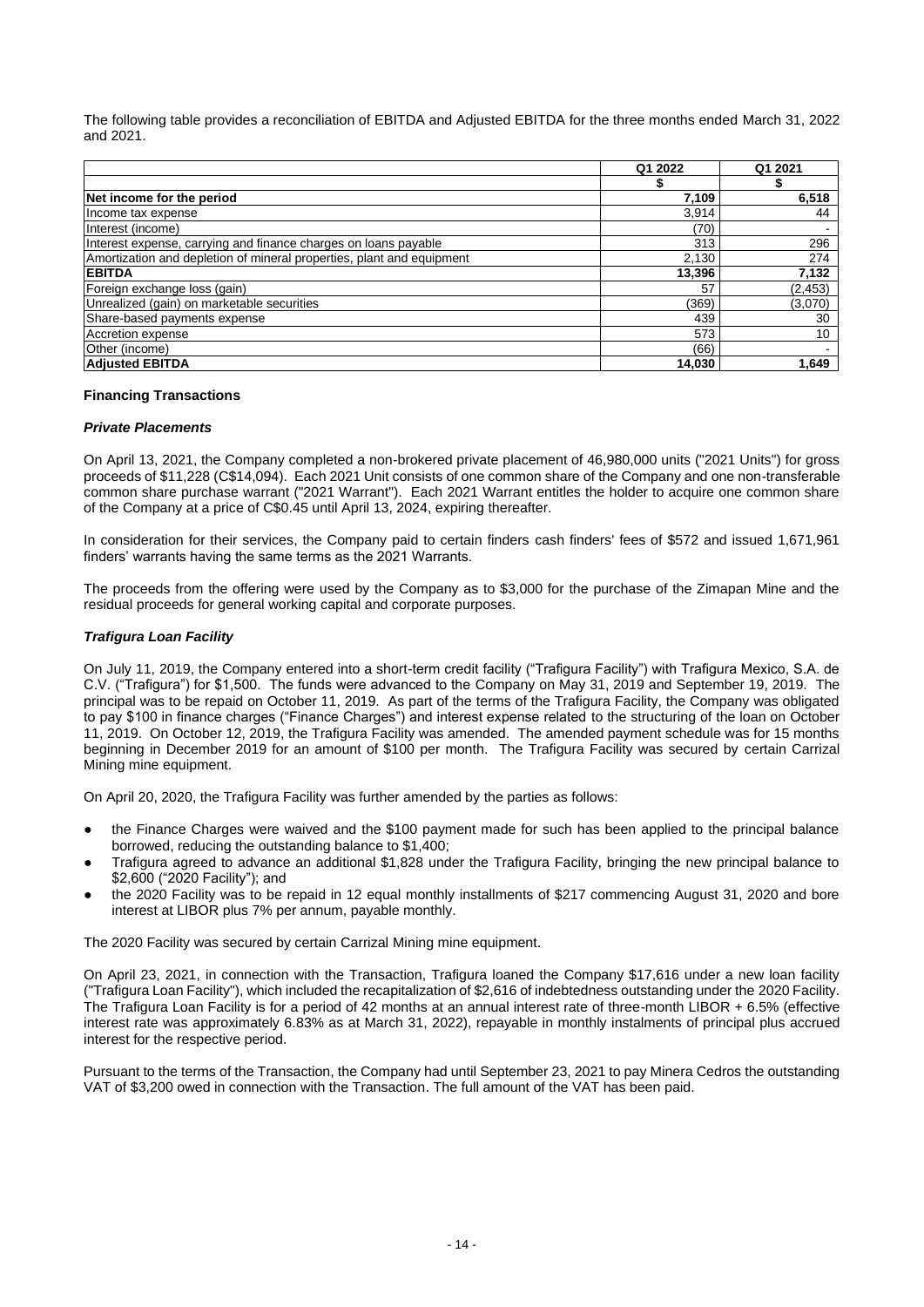The Trafigura Loan Facility is secured by a first charge over all Zimapan Mine assets and all other material Mexican assets owned by the Company and its Mexican subsidiaries. In addition, the Company issued to Trafigura 28,000,000 warrants ("Trafigura Warrants"), each Trafigura Warrant exercisable into a Santacruz common share at C\$0.395 per share, for a period of 12 months with respect to 7,280,000 of the Trafigura Warrants and 42 months with respect to the remaining 20,720,000 Trafigura Warrants. During Q1 2022 and subsequent, Trafigura exercised 7,280,000 Trafigura Warrants for gross proceeds of \$2,298 (C\$2,876).

### *Bank Loan and Promissory Loan*

As part of the Sinchi Wayra and Illapa Business acquisition, the Company acquired a bank loan of \$9,312 and a promissory loan payable of \$25,000. The bank loan accrues interest at an annual interest rate of 6.0% with a capital repayment of \$5,000 due in 2022 with the balance due in 2023. The promissory loan payable accrues interest of at an annual rate of 2.5% and matures on May 1, 2022. The loans are secured against the asset of the Sinchi Wayra and Illapa Business. Subsequent to March 31, 2022, the Company repaid the promissory loan payable in full*.*

## *Private Credit Facility*

On September 30, 2019, the Company entered into a credit facility ("Credit Facility") with a private Mexican financial institution. Funds may be drawn down under the Credit Facility either in US dollars or Mexican pesos. Funds drawn down must be repaid within 21 business days following the drawdown date. Funds drawn down in US dollars must be repaid in Mexican pesos and vice-versa. Drawdown amounts are limited to a maximum of \$600 or the equivalent amount in Mexican pesos but can be increased at the discretion of the lender.

Upon repayment of any particular draw down amount, the Company may borrow the same amount immediately as a new draw under the Credit Facility.

The Credit Facility is unsecured and the implied carrying charges that are tied to the spread between the US dollar and Mexican peso foreign exchange rates.

The balance outstanding at March 31, 2021 was \$nil.

## *Swap Facility*

On September 30, 2019, the Company entered into a credit facility ("Swap Facility") with a private Mexican financial institution.

Funds are drawn down under the Swap Facility in Mexican pesos. Funds drawn down must be repaid within 45 business days following the drawdown date. Funds drawn down must be repaid in US dollars. Drawdown amounts are limited to a maximum of MXN 3,000. Upon repayment of any particular draw down amount, the Company may borrow the same amount immediately as a new draw under the Swap Facility. The Swap Facility is unsecured and the implied carrying charges are tied to the spread between the US dollar and Mexican peso foreign exchange rates.

The balance outstanding at March 31, 2021 was \$nil.

### *Muutrade facility*

On September 11, 2020, the Company entered into a credit facility ("Muutrade Facility") with a private Mexican financial institution.

The Muutrade Facility bore interest at 2% monthly until the repayment date of October 8, 2020. After this date, interest is charged at 4.5% monthly.

The balance outstanding at March 31, 2021 was \$nil.

### **Capital Expenditures**

The Company incurred capital expenditures of \$4,575 during the three months ended March 31, 2022 related to the purchase of equipment and mine development expenditure.

The Company has no capital commitments aside from its mineral property option agreements.

### **Liquidity, Capital Resources and Going Concern**

The Company has made no dividend payments, and currently has no plans to declare any dividends.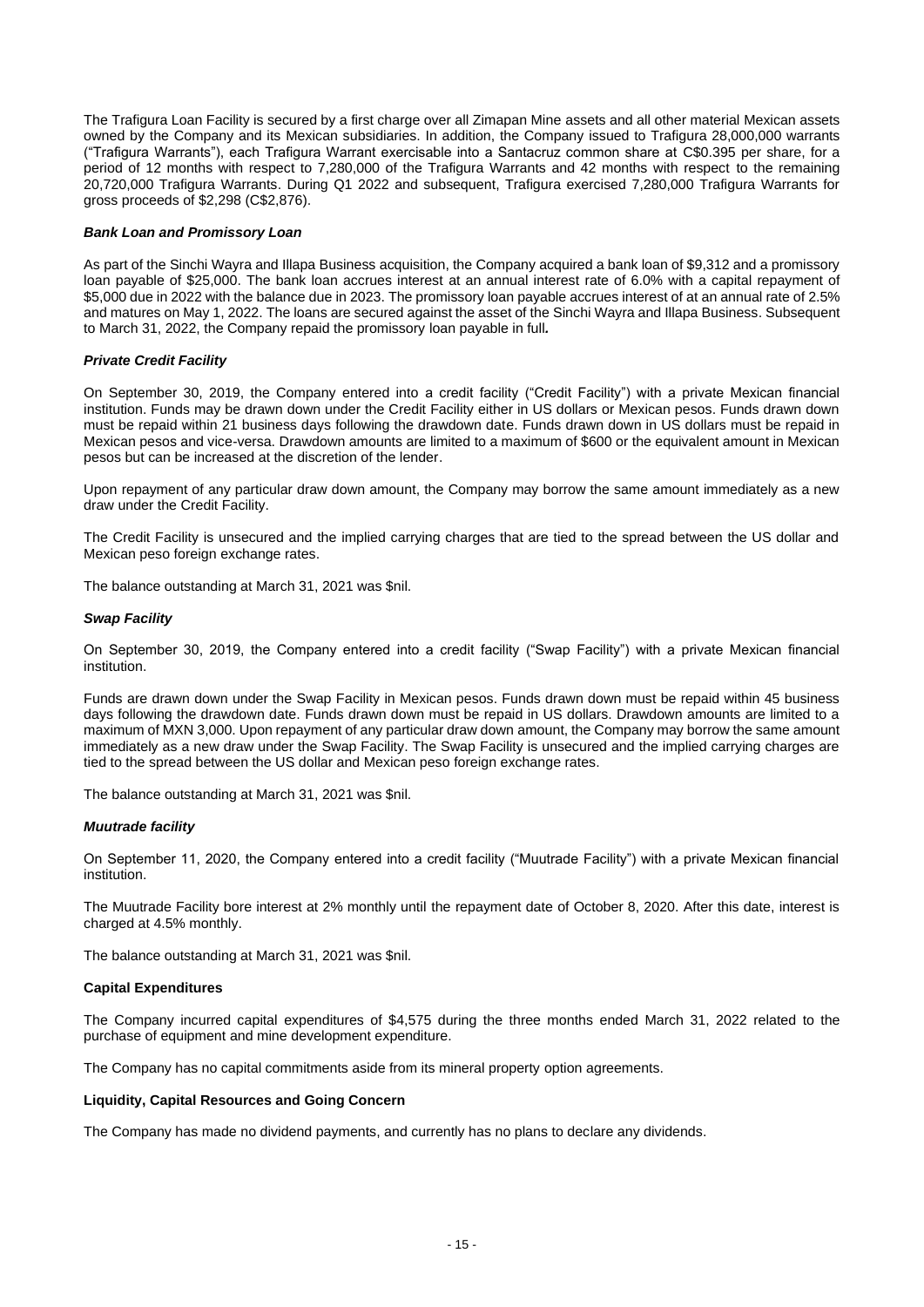As at March 31, 2022, the Company had a working capital deficiency of \$14,210 (December 31, 2021 - \$19,821) and an accumulated deficit of \$130,833 (December 31, 2021 - \$137,942). Additionally, the Company had non-current loans payable of \$10,579 (December 31, 2021 - \$7,166) and deferred consideration costs of \$71,395. For the three months ended March 31, 2022, the Company generated a net profit of \$7,109 (2021 - \$6,518) and used cash in operating activities of \$3,109 (2021 - \$1,070). These factors indicate the existence of a material uncertainty that may cast significant doubt upon the Company's ability to continue as a going concern. As a result, the Company may be unable to realize its assets and discharge its liabilities in the normal course of business. The Company's ability to continue as a going concern is dependent upon its ability to generate positive cash flows from operations, and/or raise adequate funding through equity or debt financing to discharge its liabilities as they come due. Although the Company has been successful in the past in obtaining financing, there is no assurance that it will be able to obtain adequate financing in the future or that such financing will be on terms advantageous to the Company.

During Q1 2022 and subsequent, Trafigura exercised all 7,280,000 warrants for gross proceeds of \$2,298 (C\$2,876). Should the situation warrant, the Company will undertake capital raising in order to fund operations and development activities.

Subsequent to March 31, 2022, the Company, through the Sinchi Wayra and Illapa Business, entered into an unsecured credit facility with a national bank in Bolivia to finance working capital. The facility is for \$5,000, with each draw accruing interest at an annual rate of 5.5% and falling due within 60 days.

Pursuant to the acquisition of the Sinchi Wayra and Illapa Business, Glencore is providing a working capital facility of \$10,000. As at March 31, 2022, the balance on this working capital facility was \$nil.

### **Transactions with Related Parties**

During the three months ended March 31, 2022 and 2021, the Company incurred the following charges by directors and officers of the Company and by companies controlled by directors and officers of the Company:

|                                | Q1 2022 | 2021<br>า1 |
|--------------------------------|---------|------------|
|                                |         |            |
| Management and consulting fees | 131     | 105        |
| Share-based compensation       | 329     | 26         |
| Total                          | 460     | 121        |

Of the \$131 in management and consulting fees incurred with related parties during the three months ended March 31, 2022, \$26 was related to directors' fees and \$105 was related to management fees.

As at March 31, 2022, directors and officers or their related companies were owed \$26 (December 31, 2021 - \$26) in respect of the services rendered. These are non-interest bearing with standard payment terms.

A total of \$38 of leases payable remains outstanding as at March 31, 2022 (December 31, 2021 - \$38) and are owed to a company owned by the Executive Chairman of the Company.

Key management includes directors of the Company, the Chief Executive Officer and the Executive Chairman. Other than the amounts disclosed above, there was no other compensation paid or payable to key management for employee services for the reported periods.

#### **Financial Instruments and Risk Management**

#### **a) Fair Value of Financial Instruments**

Financial instruments measured at fair value are classified into one of three levels in the fair value hierarchy according to the relative reliability of the inputs used to estimate the fair values. The three levels of the fair value hierarchy are:

Level 1: Unadjusted quoted prices in active markets for identical assets or liabilities;

Level 2: Inputs other than quoted prices that are observable for the asset or liability either directly or indirectly; and

Level 3: Inputs that are not based on observable market data.

As at March 31, 2022, marketable securities are measured at fair value using Level 1 inputs. The fair value of marketable securities is measured based on the quoted market price of the related common shares at each reporting date, and changes in fair value are recognized in profit or loss.

The carrying values of cash and cash equivalents, other receivables, and accounts payable and accrued liabilities, approximate their fair values because of their short-term nature.

The fair value of the other assets, which are shares held in a private company based in Mexico and a private company based in Bolivia, are measured at fair value using Level 3 inputs.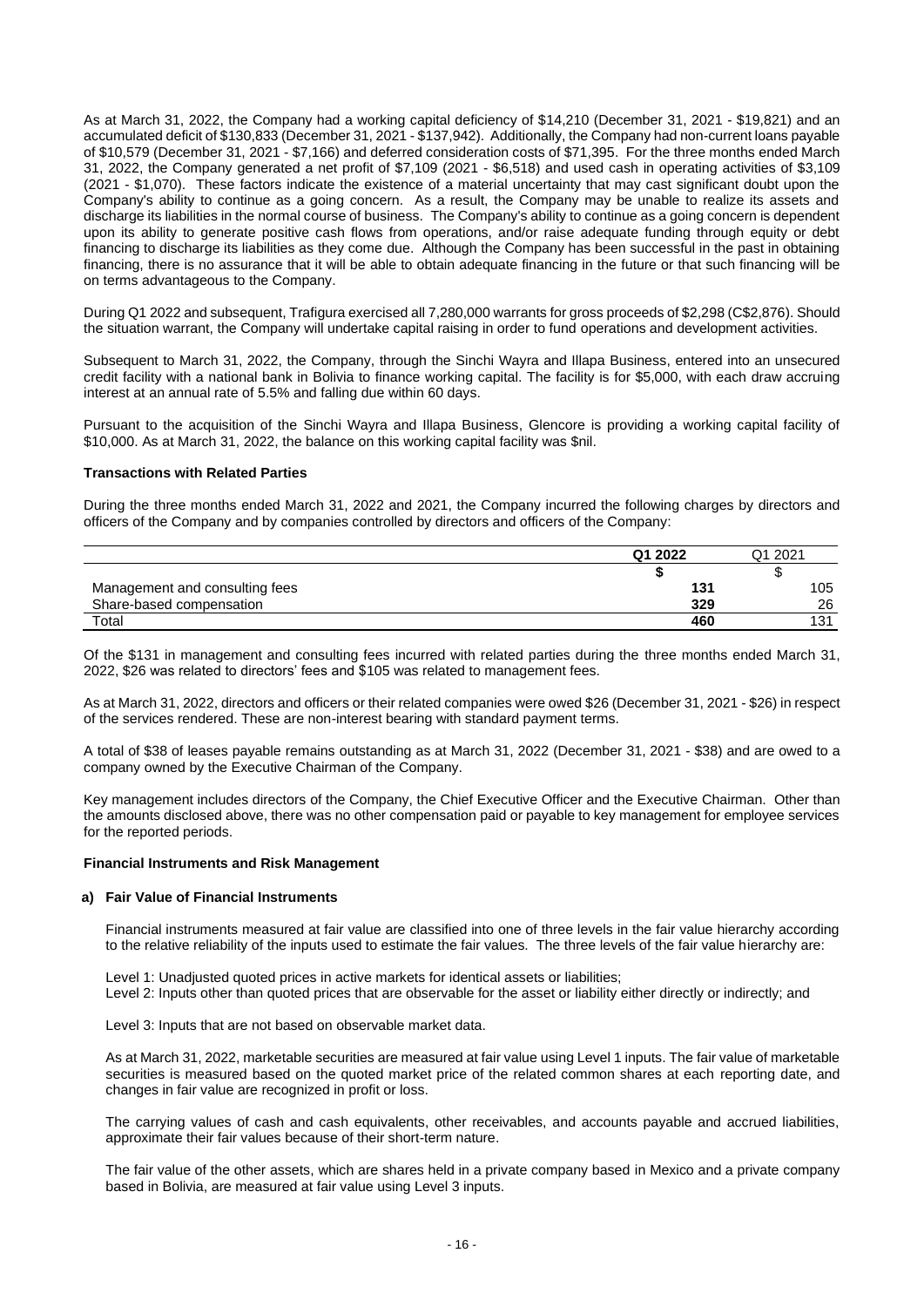The carrying value of these other assets approximates its fair value because of the regular course business activity of the entity. The Company is not aware of any indications of adverse business conditions which would indicate the fair value is less than the carrying value.

The fair value of the loans payable for disclosure purposes is determined using discounted cash flows based on the expected amounts and timing of future cash flows discounted using a market rate of interest adjusted for appropriate credit risk.

# **b) Management of Risks Arising from Financial Instruments**

The Company's financial instruments are exposed to certain financial risks. The risk exposures and the impact on the Company's financial instruments are summarized below.

**(i) Credit Risk** - credit risk is the risk of financial loss to the Company if a customer or counterparty to a financial instrument fails to fulfill its contractual obligations. The Company's credit risk relates primarily to cash and cash equivalents, trade receivables and other receivables. The Company minimizes its credit risk related to cash and cash equivalents by placing cash with major financial institutions. The Company regularly reviews the collectability of its trade receivables. The Company considers the credit risk related to both cash and cash equivalents and trade receivables to be minimal.

**(ii) Interest Rate Risk** - interest rate risk is the risk that the fair value or future cash flows of a financial instrument will fluctuate because of changes in market interest rates. If interest rates increase, the Company will incur more interest expense. The sensitivity of the Company's profit or loss to changes in the interest rate would be as follows: a 1% change in the interest rate would change the Company's profit or loss by approximately \$540.

**(iii) Liquidity Risk** - liquidity risk is the risk that the Company will not be able to meet its financial obligations when they become due. To mitigate this risk, the Company has a planning and budgeting process in place to determine the funds required to support its ongoing operations and capital expenditures. The Company endeavors to ensure that sufficient funds are raised from equity offerings or debt financing to meet its operating requirements, after taking into account existing cash and expected exercise of stock options and share purchase warrants. The Company's cash is held in business accounts, which are available on demand for the Company's programs.

Contractual undiscounted cash flow requirements as at March 31, 2022 were as follows:

|                                          | $\leq$ 1 | $1 - 2$ | $2 - 5$ | >5    |              |
|------------------------------------------|----------|---------|---------|-------|--------------|
|                                          | vear     | vears   | vears   | vears | <b>Total</b> |
|                                          |          |         |         |       |              |
| Accounts payable and accrued liabilities | 131,250  |         |         |       | 131,250      |
| Loans payable                            | 39,992   | 5.656   | 3,300   | ۰     | 48,948       |
| Leases                                   | 8.409    | 19.351  | 9,553   | -     | 37,313       |
| Deferred consideration payable           |          | 45,000  | 45,000  |       | 90,000       |
| Total                                    | 179.651  | 70,007  | 57,853  |       | 307,511      |

**(iv) Foreign Exchange Risk** - the Company operates in Canada, Mexico and Bolivia and is exposed to foreign exchange risk due to fluctuations in the US dollar, Mexican peso and Bolivian boliviano. Foreign exchange risk arises from financial assets and liabilities denominated in these foreign currencies. The sensitivity of the Company's profit or loss to changes in the exchange rate between the US dollar, Mexican peso, Bolivian boliviano and the Canadian dollar, respectively, would be as follows: a 1% change in the US dollar exchange rate relative to the Mexican peso would change the Company's profit or loss by approximately \$42, a 1% change in the US dollar exchange rate relative to the Bolivian boliviano would change the Company's profit or loss by approximately \$71 and a 1% change in the US dollar exchange rate relative to the Canadian dollar would change the Company's profit or loss by approximately \$28.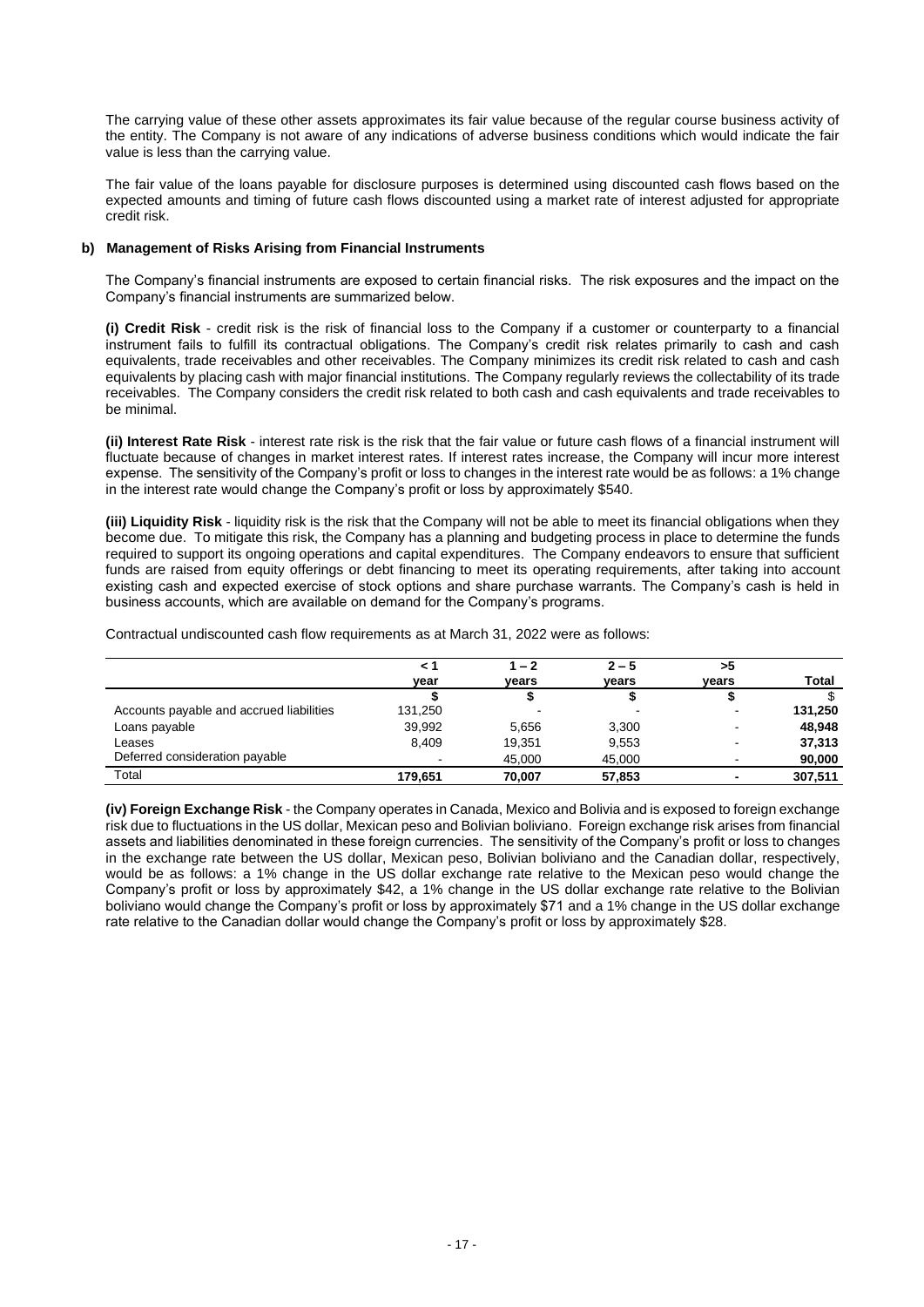The Company's financial assets and liabilities as at March 31, 2022 are denominated in Canadian dollars, US dollars, Bolivian bolivianos and Mexican pesos and translated to US dollars as follows:

|                                          | Canadian | US        | <b>Bolivian</b> | <b>Mexican</b> |            |
|------------------------------------------|----------|-----------|-----------------|----------------|------------|
|                                          | dollar   | dollar    | boliviano       | peso           | Total      |
|                                          | \$       | \$        | \$              | \$             | \$         |
| <b>Financial assets</b>                  |          |           |                 |                |            |
| Cash and cash equivalents                | 437      | 6,238     | 2,879           | 271            | 9,825      |
| Marketable securities                    | 4,600    |           |                 |                | 4,600      |
| Trade receivables                        |          | 9,791     | 5,120           |                | 14,911     |
| Other receivables                        | 61       |           | 34,274          | 6,763          | 41,098     |
| Recoverable taxes                        |          |           | 21,799          |                | 21,799     |
|                                          | 5,098    | 16,029    | 64,072          | 7,034          | 92,233     |
| <b>Financial liabilities</b>             |          |           |                 |                |            |
| Accounts payable and accrued liabilities | 1.009    | 24.101    | 71.381          | 34.759         | 131,250    |
| Loans payable                            |          | 11.204    | 34,312          |                | 45,516     |
| Deferred acquisition costs               |          | 71,395    |                 |                | 71,395     |
|                                          | 1.009    | 106,700   | 105,693         | 34,759         | 248,161    |
| Net financial assets (liabilities)       | 4,089    | (90, 671) | (41, 621)       | (27, 725)      | (155, 928) |

**(v) Price Risk** - this is the risk that the fair value of derivative financial instruments will fluctuate because of changes in commodity prices. These commodity prices are affected by numerous factors that are outside of the Company's control, such as: global or regional consumption patterns; the supply of and demand for, these metals; speculative activities; the availability and costs of metal substitutes; inflation; and political and economic conditions, including interest rates and currency values.

**(vi) Geopolitical Risk** - this is the risk that the fair value of financial instruments will fluctuate if there is a sudden and rapid destabilization of global financial conditions in response to the current pandemic or future events, as government authorities may have limited resources to respond to the current or future crisis. Future crises may be precipitated by any number of factors outside the Company's control, including another pandemic, natural disasters, geopolitical instability, supply chain constraints or sovereign defaults. Any sudden or rapid destabilization of global economic conditions could negatively impact the Company's ability to obtain equity or debt financing or make other suitable arrangements to operate and/or finance its projects.

In the event of increased levels of volatility or a rapid destabilization of global economic conditions, the Company's profitability, results of operations and financial condition could be adversely affected.

### **Off-balance Sheet Arrangements**

The Company has not entered into any material off-balance sheet arrangement such as guarantee contracts, contingent interests in assets transferred to unconsolidated entities or derivative financial obligations.

### **Outstanding Share Data**

Authorized share capital: Unlimited number of Common Shares

The information in the below table is reported as of May 30, 2022:

| <b>Issued and Outstanding Common Shares</b> |                    |                      | 340,787,638 |
|---------------------------------------------|--------------------|----------------------|-------------|
|                                             | <b>Expiry Date</b> | Exercise Price (C\$) |             |
| Options                                     | August 6, 2024     | 0.18                 | 5,464,400   |
|                                             | May 7, 2026        | 0.47                 | 16,250,000  |
|                                             |                    |                      |             |
| Warrants                                    | October 7, 2023    | 0.30                 | 30,177,205  |
|                                             | October 15, 2023   | 0.30                 | 13,454,552  |
|                                             | October 24, 2024   | 0.395                | 48,501,961  |
|                                             | April 12, 2024     | 0.45                 | 20,720,000  |
|                                             |                    |                      |             |
| <b>Fully Diluted</b>                        |                    |                      | 475,355,756 |